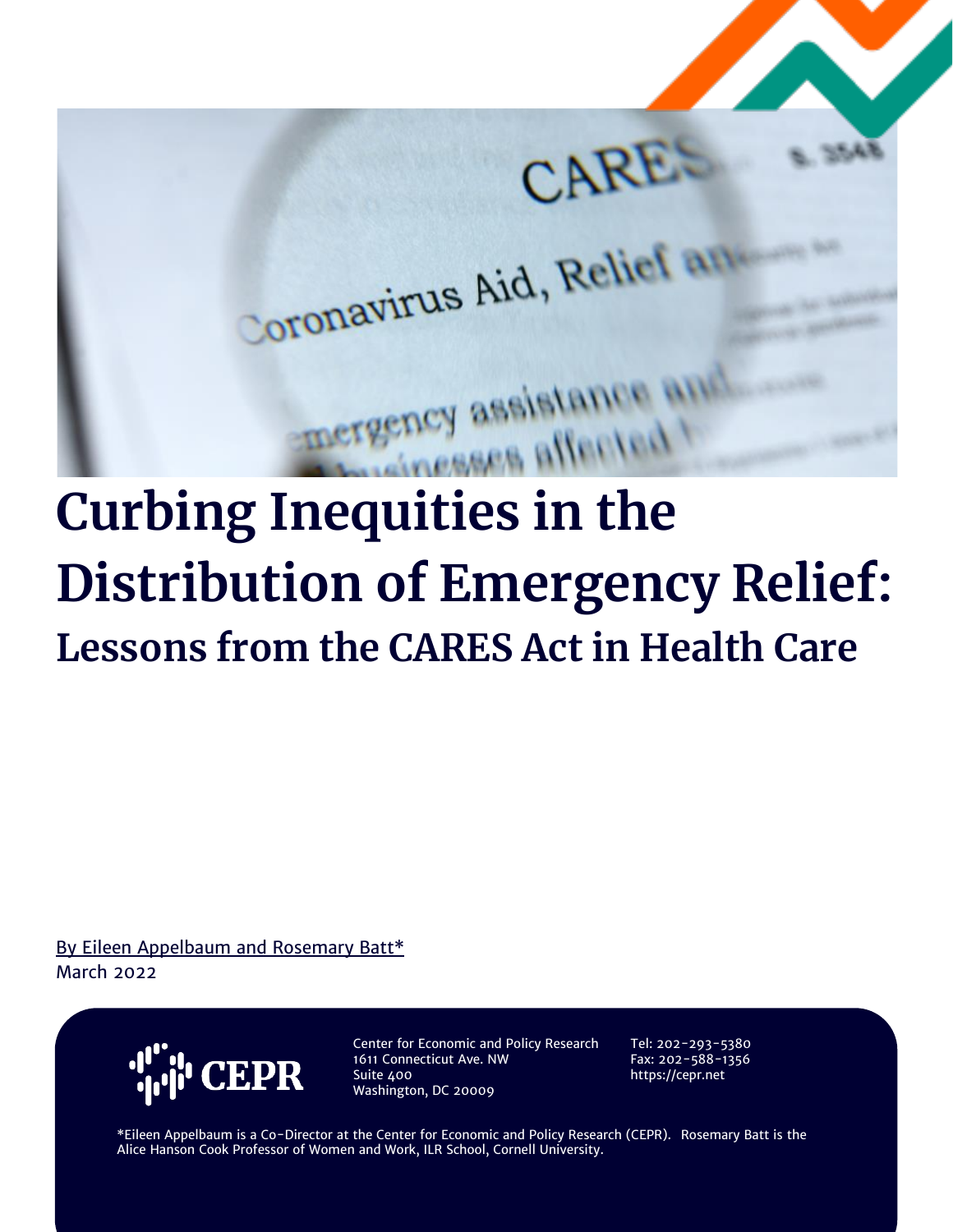## **Contents**

| <b>Contents</b>                                                       | $\overline{2}$ |
|-----------------------------------------------------------------------|----------------|
| March 2020: Passage of the CARES Act                                  |                |
| Who Benefited from Early Federal Bailouts?                            | 6              |
| Nonprofit Hospitals.                                                  |                |
| For-Profit and Private Equity-Owned Hospitals.                        | 8              |
| High Impact Grants to Hospitals Providing Care to COVID-19 Patients   | 10             |
| Autumn 2020                                                           | 13             |
| <b>Enter the Biden Administration</b>                                 | 14             |
| Have CARES Act Funds Been Used to Support Other Financial Activities? | 17             |
| Conclusion                                                            | 21             |
| References                                                            | 24             |

#### **Acknowledgments**

*We are grateful to Jean Ross and the Bernard and Anne Spitzer Charitable Trust for generous funding of this study.*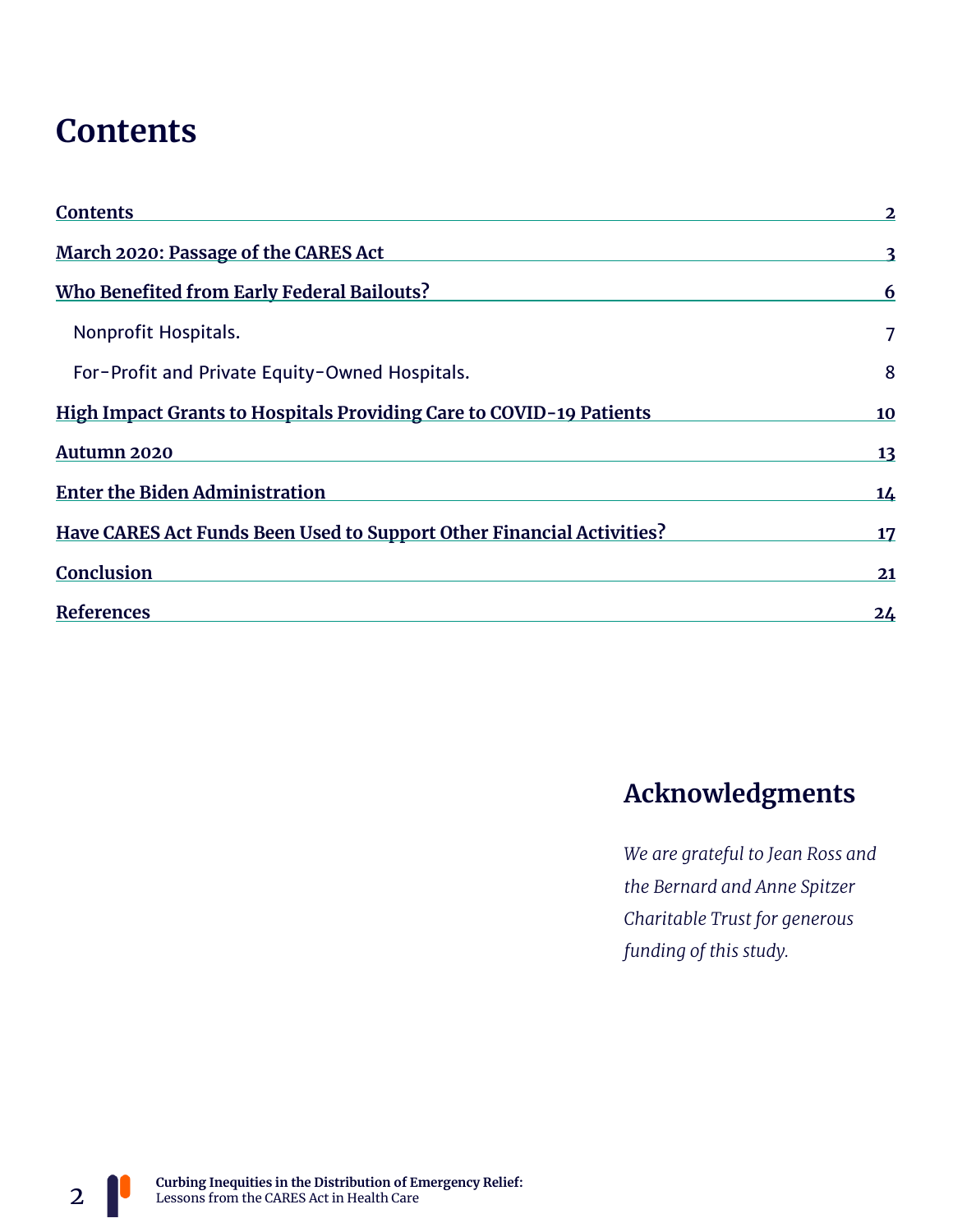The Coronavirus Aid, Relief and Economic Security Act (the CARES Act) was an important and quick response to the economic and public health crisis wrought by the COVID-19 pandemic. Passed in March 2020, the initial Act provided \$100 billion in relief to health care providers, with further allocations of funds later in 2020 and 2021. The initial formulas for distributing the funds led to widespread inequities in which providers received the funding. Wealthier hospitals with higher levels of Medicare reimbursements, higher private pay patients, or higher prior net revenues received emergency funding from the Provider Relief Fund (PRF) far more than did hospitals with greater need—i.e., those relying on Medicaid or serving rural or lower income communities. Pushback from public health experts and others led to reforms in how PRF funds were distributed. The next two funding phases made funds available to hospitals that were most impacted by COVID-19, including smaller and financially strapped community hospitals as well as large academic medical centers with high COVID-19 caseloads. Some hospitals, mainly rural hospitals and those serving poor communities, were missed in the first three phases of CARES ACT distributions. This inequity was remedied in the fourth and final distribution of PRF funds augmented by funds allocated to these hospitals in the Biden American Rescue Plan (ARP).

In this paper, we examine the rules for the allocation of Provider Relief Funds, the ways in which the rules and allocations changed over the 2020–2021 period, and the resulting outcomes. We draw lessons for the future design of policies to support providers.

## **March 2020: Passage of the CARES Act**

By March 2020 evidence of the human tragedy and economic devastation of the COVID-19 pandemic was undeniable. Deaths were on the rise and the COVID-19 pandemic ravaged the US economy. Hospitals and health providers were especially hard hit as voluntary surgeries, and the revenue they generated, dropped precipitously while health and safety costs for treating an increasing number of COVID-19 patients rose dramatically. In response to this financial emergency, President Trump signed the CARES Act into law on March 27. The Act contained provisions for \$100 billion in grants to health care providers. In late April,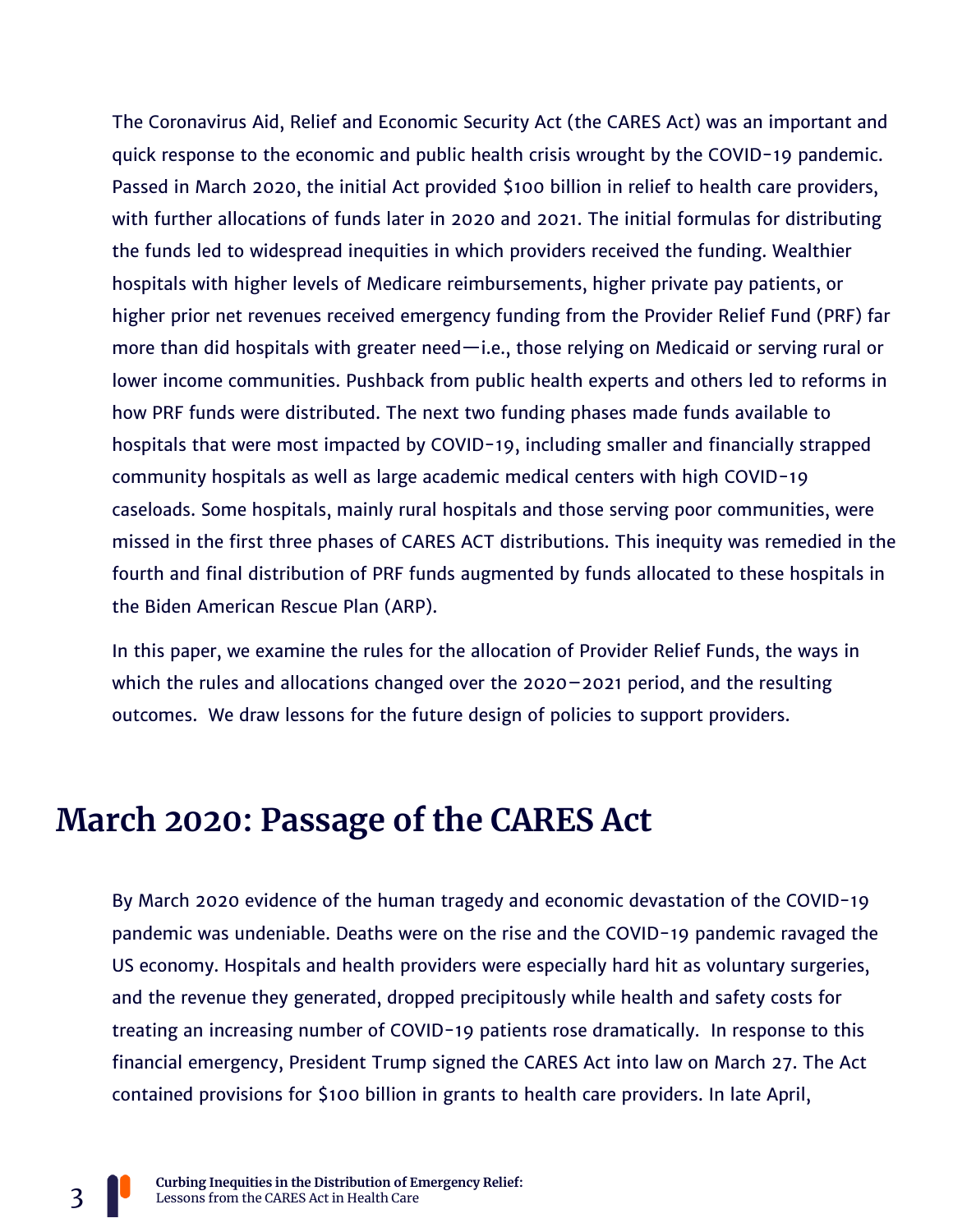additional funds were provided bringing the total to \$178 billion.**<sup>1</sup>** President Biden's ARP, signed into law on March 11, 2021, included an additional \$8.5 billion earmarked for rural hospitals, bringing the total amount of health care relief funding to \$186.5 billion (Liss 2021a). Collectively these funds are known as the Provider Relief Fund (PRF) and are administered by the US Department of Health and Human Services (HHS). Grants from the PRF are distributed by HHS' Health Resources & Services Administration (HRSA).**<sup>2</sup>**

Congressional language in the CARES Act makes clear that the purpose of the grants was to enable providers to prevent, prepare for, and respond to the coronavirus; funds were to reimburse providers for health care expenses and lost revenue related to the coronavirus; providers were to have flexibility in how they used these funds; and funds were limited to providers caring for patients with, or suspected of having, COVID-19. But the legislation did not specify the rules to be used in allocating the funds. It gave the Trump administration's Department of HHS and Treasury Secretary Steven Mnuchin great discretion in the adoption of formulas for the distribution of CARES Act funds. For the first round of funding, they made the decision to send out automatic payments. These were based on (1) the proportion of feefor-service Medicare (but not Medicaid) payments that a provider received in 2019, and (2) a provider's recent gross receipts net of the initial disbursement. Those with higher Medicare reimbursements and higher gross receipts received *higher levels* of CARES Act funds.

This resulted in an inequitable distribution of funds to hospitals, with disproportionately less going to rural hospitals, critical access hospitals, and those serving poor communities. Many of these hospitals also faced disproportionately higher rates of COVID-19-related hospital admissions due to the poverty and vulnerability of the populations in their catchment areas.**<sup>3</sup>** Most of these types of hospitals were also financially fragile prior to the coronavirus pandemic and had fewer resources than other hospitals to respond to the onslaught of COVID-19 hospitalizations.

**<sup>1</sup>** The bipartisan CARES Act; the Paycheck Protection Program and Health Care Enhancement Act (PPPHCEA); and the Coronavirus Response and Relief Supplemental Appropriations (CRRSA) Act provided \$178 billion in relief funds to hospitals and other healthcare providers. Source: Centers for Disease Control and Prevention. Provider Relief Fund COVID-19 high-impact payments.<https://data.cdc.gov/Administrative/Provider-Relief-Fund-COVID-19-High-Impact-Payments/b58h-s9zx>

**<sup>2</sup>** Data on disbursements of CARES Act funds can be found at the following websites: Centers for Disease Control and Prevention. Provider Relief Fund COVID-19 high-impact payments. [https://data.cdc.gov/Administrative/Provider-Relief-Fund-COVID-19-](https://data.cdc.gov/Administrative/Provider-Relief-Fund-COVID-19-High-Impact-Payments/b58h-s9zx) [High-Impact-Payments/b58h-s9zx;](https://data.cdc.gov/Administrative/Provider-Relief-Fund-COVID-19-High-Impact-Payments/b58h-s9zx) Good Jobs First COVID Stimulus Watch.<https://covidstimuluswatch.org/>

**<sup>3</sup>** Black, Hispanic, Native Americans, and Alaskan Natives have experienced disproportionately higher rates of COVID-19 cases and deaths, and the majority of Medicaid patients identify as a non-white race or ethnicity (Artiga, Corallo, and Pham 2020).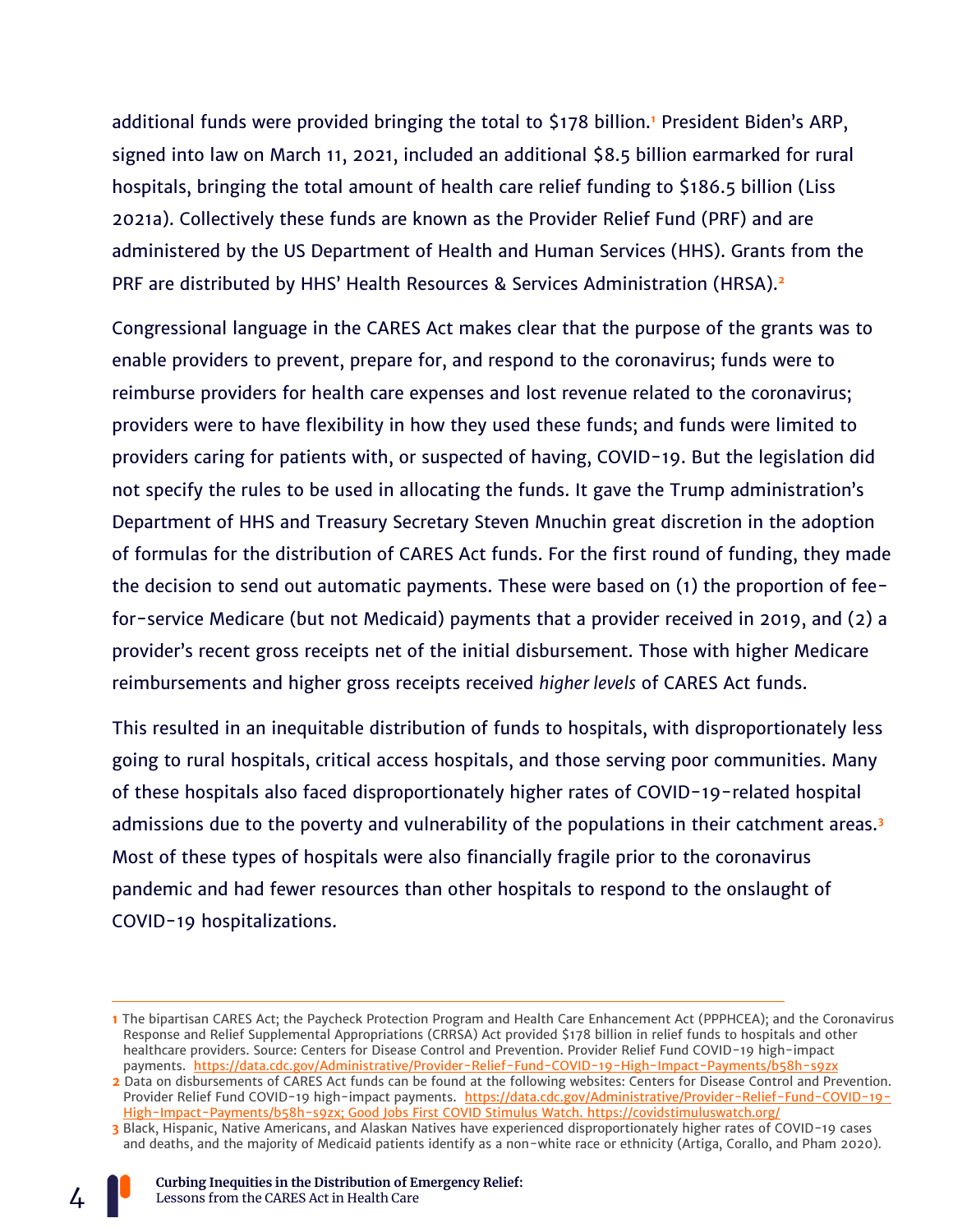The medical and health policy communities responded quickly to these inequities. Subsequent rounds of funding were based on the number of COVID-19 patients treated, referred to as the "High Impact Allocation" of CARES Act funds. To receive these funds, hospitals had to demonstrate that COVID-19 was having a high impact on their finances and ability to treat patients. Unlike the earlier rounds of funding, disbursement was not automatic. But like the earlier rounds of funding, allocations did not take into consideration a hospital's endowment and other assets.

## **April and May 2020: Critical Months as COVID-19 Cases Rose and Patient Revenues Fell**

Beginning in April 2020, HRSA allocated \$30 billion to hospitals (and other providers) based on their share of total Medicare fee-for-service reimbursements in 2019 (Ellison 2020a). Another \$20 billion was allocated to hospitals based on the hospital's net patient revenue (Liss 2020a). Because these payments were automatic, hospitals and other health providers were not required to apply for the funds or to attest to losses of revenue or increases in expenses as a result of the pandemic. CARES Act grants did not take into account the financial resources of hospitals receiving these funds and whether they had sufficient cash reserves to weather the pandemic on their own or with limited federal assistance. Nor did it take into consideration the level of uncompensated care that hospitals provided. Money simply appeared in bank accounts of hospitals that served these Medicare beneficiaries or that had high patient revenue. On its website, HRSA refers to this as "Phase One General Distribution Payments" and reports that a total of \$46 billion was ultimately distributed to 320,000 providers who bill for Medicare fee-for-service (Health Resources & Services Administration 2021a).

In addition to the CARES Act, the Centers for Medicare and Medicaid Services (CMS) created another avenue for financial assistance to cash-strapped hospitals. It offered accelerated and advance payments (AAP) to hospitals and other providers who care for Medicare patients. The CMS AAP program provided advance payments for services expected to be provided to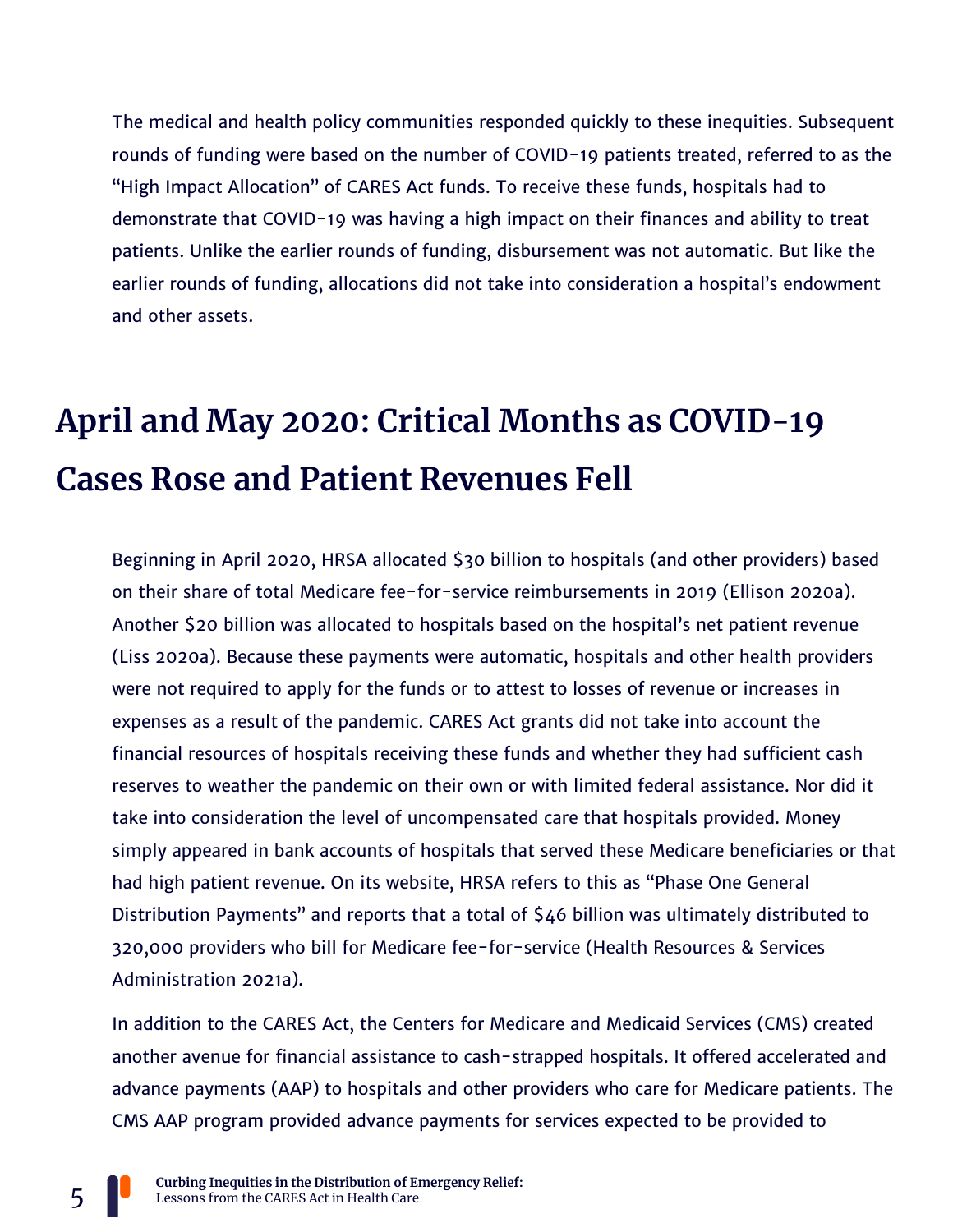Medicare patients over a period of 120 days from receipt of CMS funds. If charges for the care of Medicare patients did not exhaust the advance payment, the balance was treated as a loan that hospitals and other recipients would have to repay. That is, the payments were essentially loans, based on the number of Medicare patients the hospital or health provider expected to treat over a period of six months beginning in April 2020. Signing up for the loans closed on April 26. In all, CMS distributed \$100 billion in loans, with a repayment start date of six months after receipt of the funds. However, hospitals lobbied successfully to delay repayment. Like the grants authorized by the CARES Act, these loans went mainly to the same hospital systems that treat large numbers of Medicare recipients and received CARES Act grants from HHS (Center for Medicare and Medicaid Services 2020; Bannow 2021).

## **Who Benefited from Early Federal Bailouts?**

Research in the spring of 2020 already documented that CARES Act funds were disproportionately going to wealthier hospitals, i.e., those with more private insurance revenue, larger operating margins, and less uncompensated care (Schwartz and Damico 2020). Typically, these hospitals have a higher level of private pay patients relative to Medicare patients, and they typically command reimbursement rates from private insurers that average two times the Medicare rates per patient. Schwarz and Damico documented that the CARES Act allocations exacerbated inequality that already existed among hospitals. They found that hospitals in the top decile of private insurance revenue received \$44,321 in federal relief funds per hospital bed compared to only \$20,710 per bed for hospitals in the lowest decile of private insurance revenue.

Similarly, Drucker, Silver-Greenberg, and Kiff (2020) documented the extent to which the initial distribution of CARES Act funds went to some of the wealthiest hospitals in the US. In the first two months following passage of the Act, HRSA distributed \$72 billion to large hospital systems. In just two months more than \$5 billion went to 20 large hospital chains that had well over \$100 billion in cash on hand, much of it the result of investments in financial assets.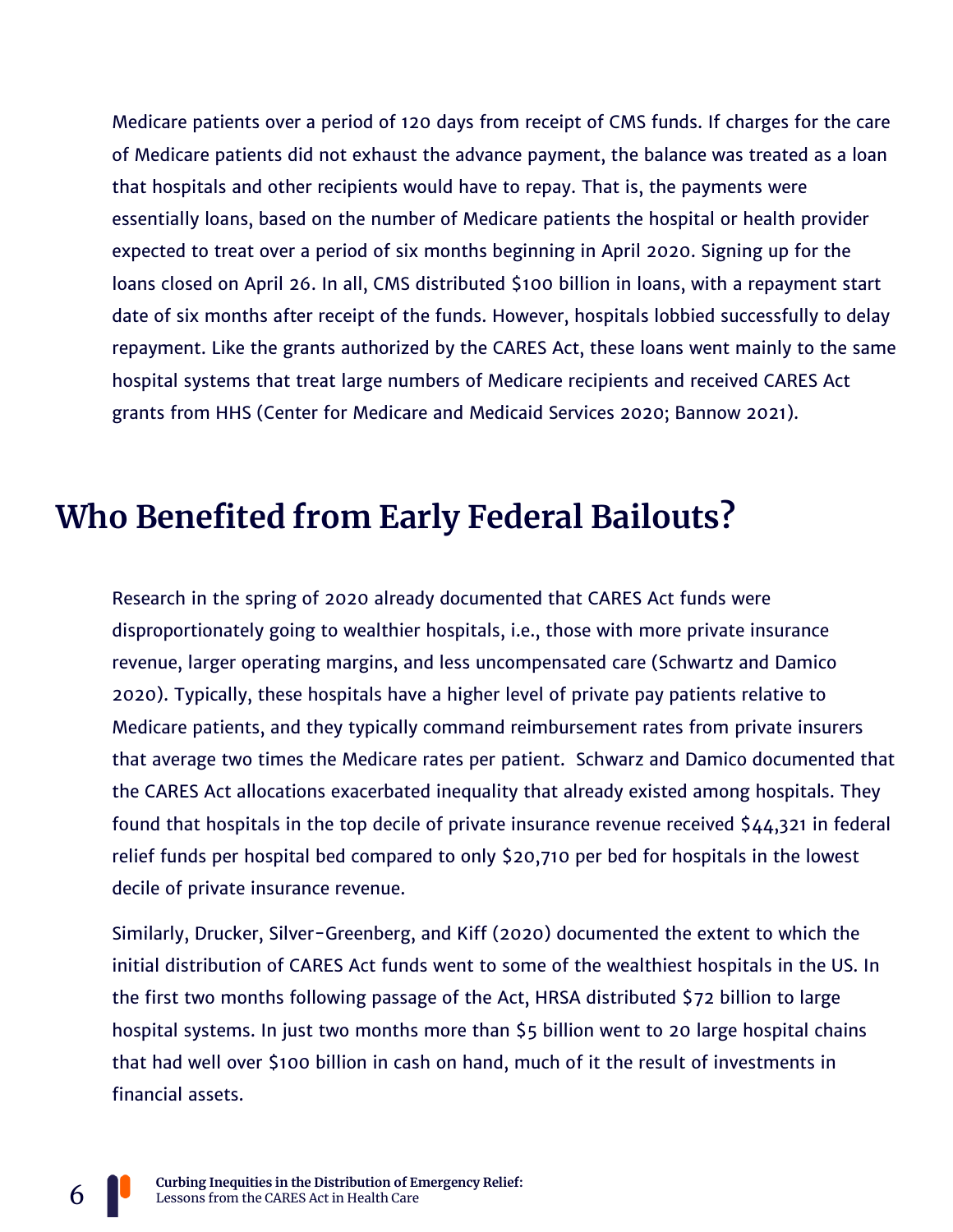A 2021 report by Medical Advising Congress on Medicaid and CHIP Policy (MACPAC) also found Medicaid and CHIP providers received little funding through the 2020 general distributions. In 2020, about \$50.2 billion in relief payments were made through the general distribution based on providers' patient care revenue, but only \$2.6 billion of these payments went to Medicaid and CHIP-enrolled providers not enrolled in Medicare. Moreover, less than 15 percent of the \$18 billion initially allocated for the Phase 2 distribution was spent on Medicaid and CHIP providers (MACPAC 2021, 3).

#### **Nonprofit Hospitals.**

Wealthy nonprofit hospitals—among them large academic medical centers (AMCs)—also benefited more from CARES Act funding than did their less well-resourced counterparts. Large nonprofit systems often have total earnings far in excess of their net *operating revenue* from patient care because they own for-profit subsidiaries and receive *nonoperating income* from investments in financial assets. These investments range from shares of publicly traded companies to joint ventures with Silicon Valley venture capital funds (Liss 2020c). These activities became legal under a 1998 change in the Internal Revenue Service (IRS) rules governing nonprofit hospitals. This change allowed nonprofits to set up large, tax-exempt for-profit subsidiaries for the first time. As a result, some nonprofit hospitals are able to offset health care operating losses with nonoperating revenue gains, thereby relieving financial pressures. But only some hospitals have had the resources to pursue these financial strategies. Large health care systems, particularly AMCs whose research capabilities facilitated the establishment of these subsidiaries, have had the resources to aggressively pursue these activities. Smaller systems with fewer resources have largely been excluded from these pursuits. This has led to heightened variation among nonprofit hospitals in their level of financial stability. The formulas for distributing CARES Act funds exacerbated the prepandemic level of economic inequality among the nation's hospitals.

The financial investments of nonprofit hospitals are the source of the large piles of cash that many of these hospitals were sitting on when the pandemic began. Nonetheless, in April and May 2020, these hospital systems accepted large CARES Act grants that did not need to be repaid. For example, the Catholic health system Ascension (the second largest nonprofit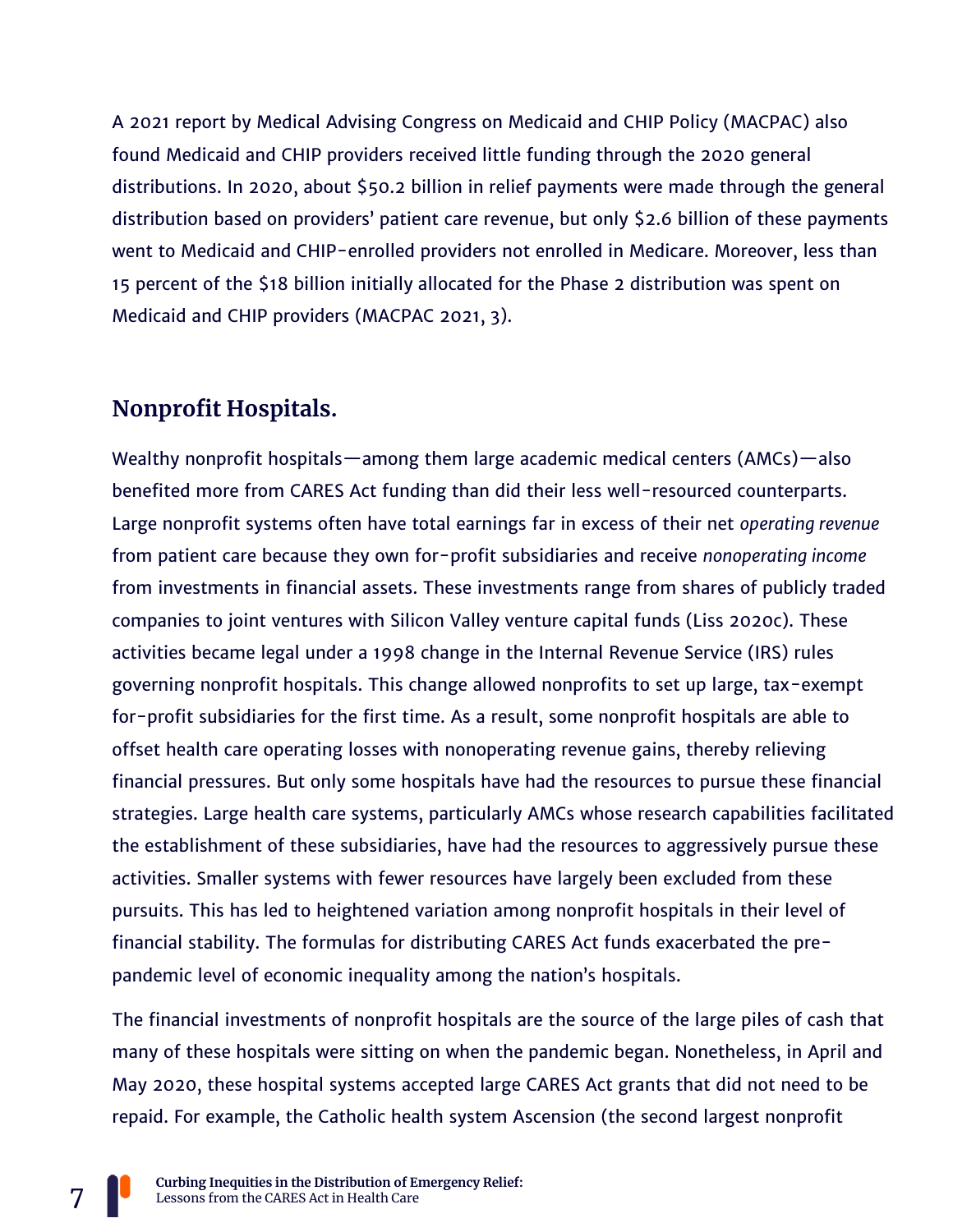hospital system by revenue), received \$496.8 million in grants even though it had 231 days of cash on hand. Cleveland Clinic, with 337 days of cash on hand, received \$161.1 million in grants. Another of the largest Catholic health systems, CommonSpirit, had 142 days of cash on hand and received \$427.8 million in grants. Other wealthy hospitals with 200 or more days of cash on hand—Advent Health, Mayo Clinic, Banner Health, and others—accepted hundreds of thousands of dollars in grants. By contrast, Kaiser Permanente, the largest nonprofit by revenue, with 200 days of cash on hand, declined to receive a grant of more than \$500 million. The hospital system accepted just \$5.5 million in grants for its Maui Health system (Liss 2020c).

#### **For-Profit and Private Equity-Owned Hospitals.**

For-profit hospital systems also benefited from federal CARES Act largesse, despite the fact that most had balance sheets in the black and were financially healthy. For-profits generally keep far less cash on hand than do nonprofit hospitals because they are better able to raise funds in financial markets. For-profit hospitals also tend to have higher margins because they have a higher proportion of revenues coming from privately insured patients, and as noted above, typically have, and are usually able to negotiate, higher payments from insurance companies compared to what they receive from Medicare. Schwarz and Damico (2020) documented that the formulas used by HHS to give out grants have favored hospital systems with higher margins.

By the end of May 2020, for example, the four largest for-profit hospital systems had received \$2.2 billion in grants that would not need to be repaid (Liss 2020b). Some of these hospitals had large cash reserves. Healthcare Corporation of America (HCA), the largest forprofit hospital system, had total net income of \$3.5 billion in 2019 and \$732 million in cash or cash equivalents on hand as of March 31, 2020. It received very large grants from CARES Act funds by the end of May (Liss 2020b). Federal officials later found accountability errors in virtually every HCA grant or award, primarily related to employment, contracting, and consumer protection, but also tax and CEO pay issues. HCA later returned most if not all of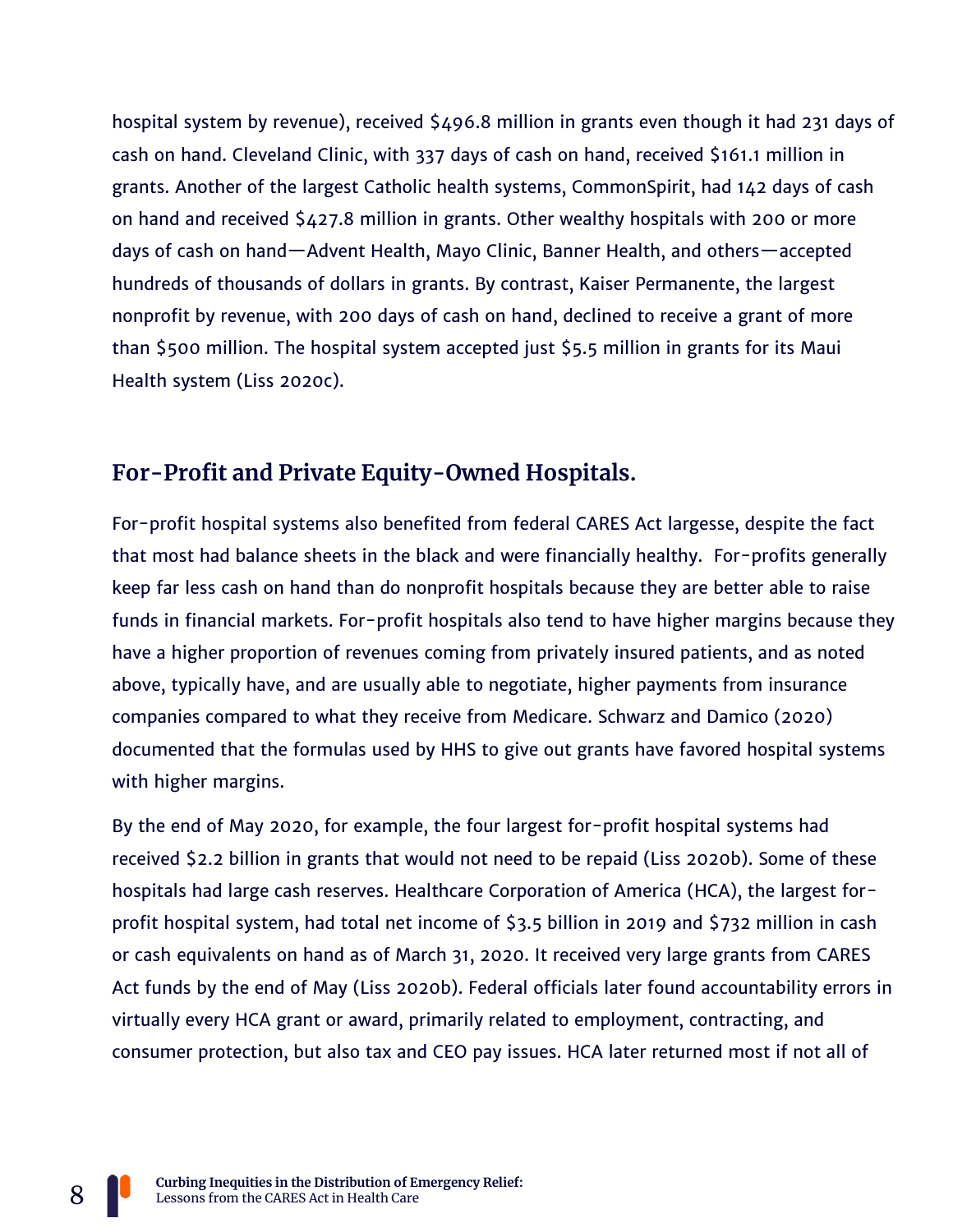the funding.**<sup>4</sup>** Most other hospital systems, however, did not. Tenet, with \$613 million in cash and cash equivalents on hand as of March 31, 2020, received \$517 million in grants.**<sup>5</sup>** Community Health Systems (CHS) received a CARES grant of \$420 million, which was more than the health system earned in 2019 when it registered a net loss of \$675 million. Universal Health Services (UHS),**<sup>6</sup>** with \$55 million in cash on hand on March 31, received a grant of \$239 million (Liss 2020b). In addition to CARES Act funding, some for-profit health systems scored a windfall by taking advantage of the tax break for real estate owners, that somehow made its way into the CARES Act. Struggling CHS got a tax refund of \$184 million in the first quarter of 2020 (Herman 2020).

Hospitals owned by private equity (PE) firms at the start of the pandemic also got CARES Act bailout funds. We consulted the Good Jobs First COVID stimulus watch tracker at the end of June to determine how the three largest hospital chains owned by PE fared. Steward Health, owned until recently by PE firm Cerberus Capital, received an initial \$166.6 million, but later much more, as indicated below. Prospect Medical Holdings, owned until recently by PE firm Leonard Green, initially received \$41.7 million, and later much more. LifePoint, owned by Apollo, received \$155.5 million in grants.

In all, HRSA reports this general distribution to hospitals and providers resulted in a total of \$46 billion distributed to 320,000 providers who bill for Medicare fee-for-service (Health Resources & Services Administration 2021a).



**<sup>4</sup>** HCA reported net income of \$3.8 billion on revenue of \$51.5 billion for 2020, up slightly from 2019, despite the pandemic. In total, the company returned over \$6 billion - \$6 billion! – of CARES Act funds to the federal government (Ellison 2021). **5** In total, Tenet hospitals received \$843.8 million in grants and \$837.2 million in loans in 2020-2021 and has not refunded any money despite the fact that it has been flagged for accountability issues relating to employment, tax, government contracting, and CEO pay issues in most of its 132 facilities that received funding (COVID Stimulus Watch https://covidstimuluswatch.org). **6** UHS posted first quarter 2021 profit of \$209 million and announced plans to return \$188 million of CARES Act grants it received. The health system will keep more than \$400 million in grants that it received in 2020 (Mensik 2021).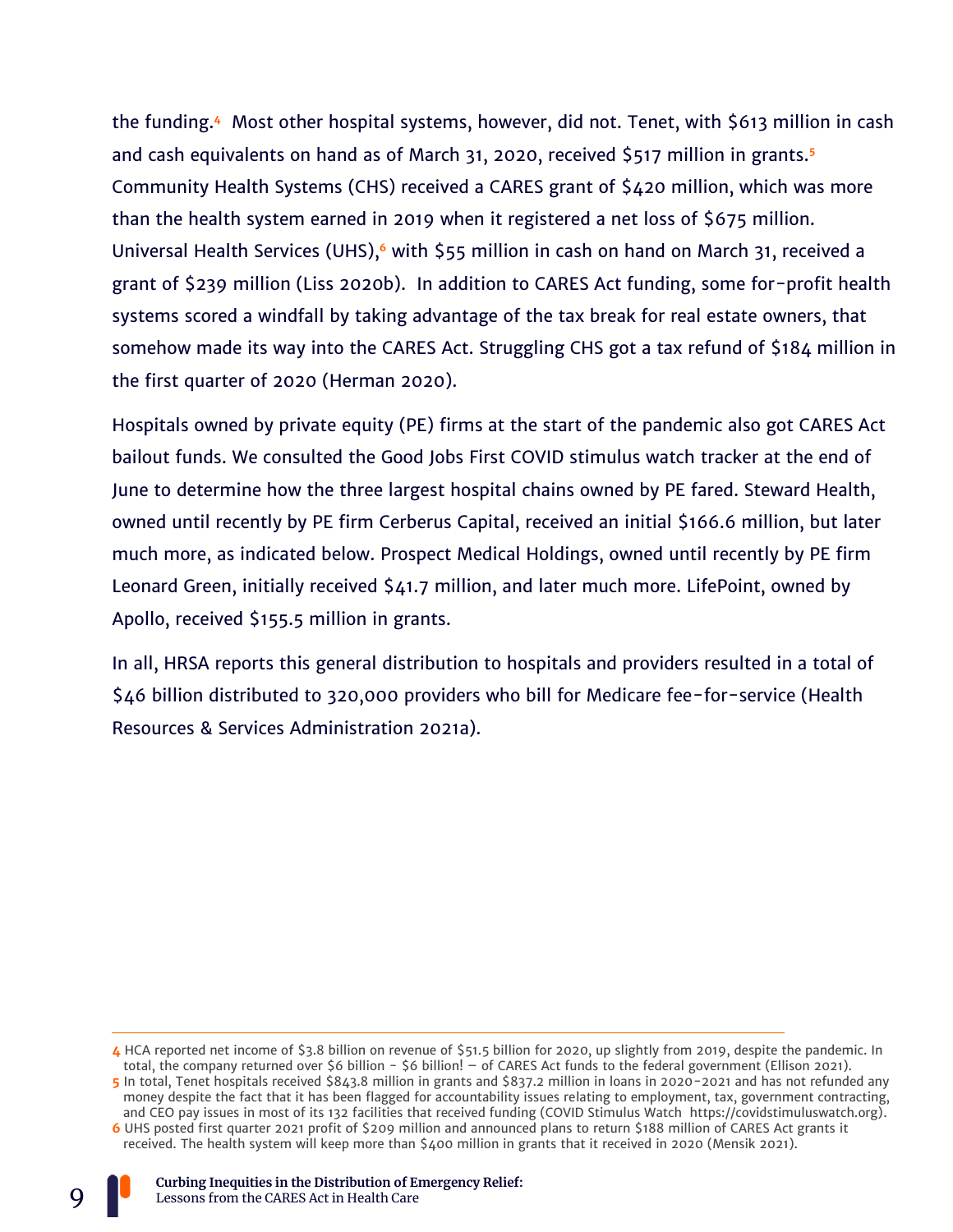## **High Impact Grants to Hospitals Providing Care to COVID-19 Patients**

In May, HHS responded to the criticism that its formula for disbursing grant money left out critical access and rural hospitals struggling to care for COVID-19 patients by announcing a second program to distribute \$18 billion in High Impact grants to providers who, during the 2018–19 period, participated in state Medicaid programs or CHIP, as well as Medicare providers whose initial awards were very small. These providers were eligible to apply for grants. Unlike the initial distribution of grant funding, these payments were not automatic. They did not just appear in health providers' bank accounts. Critical access, rural, and children's hospitals had to apply for these grants.

The terms and conditions stipulated that the funds were to be used "to prevent, prepare for, and respond to coronavirus, and for related expenses or lost revenues attributable to coronavirus" (Health Resources & Services Administration 2021b). Smaller and poorer hospitals were often uncertain of their eligibility or whether, if they used the funds to pay off debts and stave off closure during the pandemic, the government would want to claw these funds back. Did paying a very large, overdue electric bill to keep the lights on and avoid shuttering the facility meet the guidelines? The FAQ explanations of the guidelines from HHS were confusing and, in some instances, contradictory. The CEO of a hospital in rural Western Oklahoma used only \$50,000 of the \$3 million HHS sent to her hospital because she was afraid that if she spent the money to keep the hospital up and running, she would have to return the funds (Bailey 2021). MACPAC (2021) also found that small providers with few administrative staff found the application process burdensome; and Medicaid and CHIP providers who were not included in the HHS list of potentially eligible providers had to follow an elaborate process to prove they were eligible.

In the end, HHS received many fewer applications for these funds than anticipated. HRSA reports on is website that just \$6 billion was distributed to 60,832 health providers (Health Resources & Service Administration 2021a).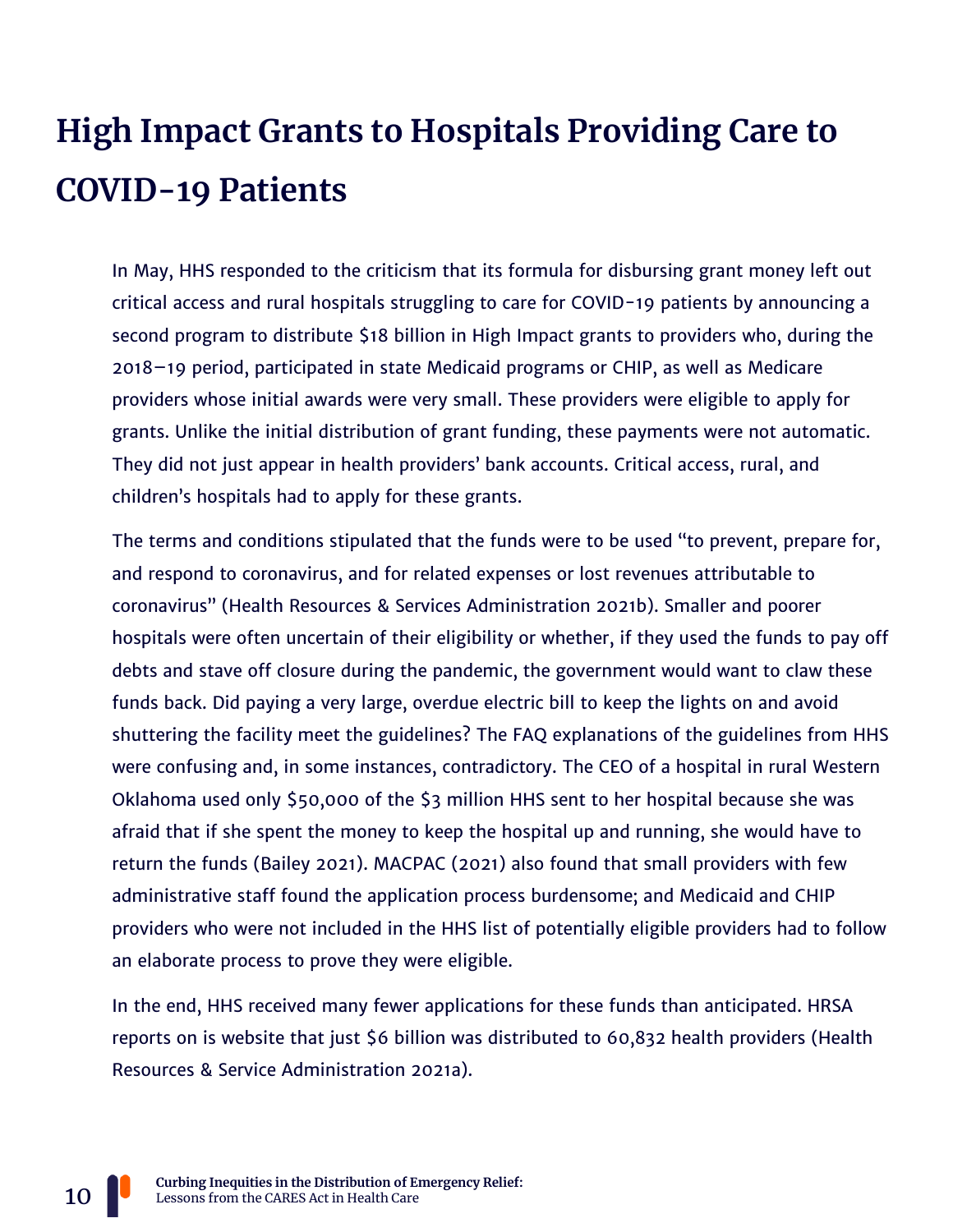HHS also announced that it would make targeted distributions of funds available. The agency announced plans to distribute \$22 billion to hospitals with high COVID-19 admissions in its Phase 2 High Impact distribution from the PRF. It targeted \$12 billion to 395 hospitals that provided inpatient care for 100 or more COVID-19 patients through April 10, 2020. These hospitals accounted for 71 percent of patients treated at 6,000 US hospitals. Of the \$22 billon in Phase 2 High Impact funds, \$2 billion of these funds were targeted to hospitals and health providers based on so-called disproportionate share payments, i.e., extra payments by Medicare to hospitals that treat a disproportionate share of low-income patients, and to those treating uncompensated care (charity care) patients. An additional \$10 billion was targeted to hospitals, clinics, and health centers in rural areas. These funds, like the earlier distribution that went mainly to wealthy hospitals, were distributed based on the relevant HHS rules. Hospitals experiencing a high impact of COVID-19 care simply submitted the number of COVID-19 patients treated by April 10 to HHS, which then calculated the payment due to the hospital and sent the funds. For payments to safety net hospitals and children's hospitals, HHS used data available from Medicaid and Medicare. These providers were eligible to apply for additional payments if warranted by their operating expenses. Indian Health Service facilities were eligible for grants from a \$400 million allocation, distributed on the basis of operating expenses (U.S. Department of Health and Human Services 2020a; Ellison 2020b; Health Resources & Services Administration 2021c). These funds began flowing in June, 2020.

Finally, on July 10, nearly four months after the earliest grants were made, HHS acknowledged that safety net and rural providers may have been missed in the earlier distributions of funds. The agency recognized "the urgent need these vital funds play supporting safety net providers and those serving large rural populations facing financial devastation catalyzed by the pandemic," and released an additional \$4 billion. Approximately \$3 billion was for hospitals whose profit margins were thin, which made it impossible for them to meet the surge of patients suffering from COVID-19 and withstand the fall in revenue from the decline in surgeries for non-life-threatening conditions. In addition to low profit margins, hospitals eligible to receive these funds served poor urban and rural communities. Another \$1 billion was for specialty rural hospitals and hospitals in small non-rural metropolitan areas such as suburban hospitals that serve rural populations and have smaller profit margins (less than 3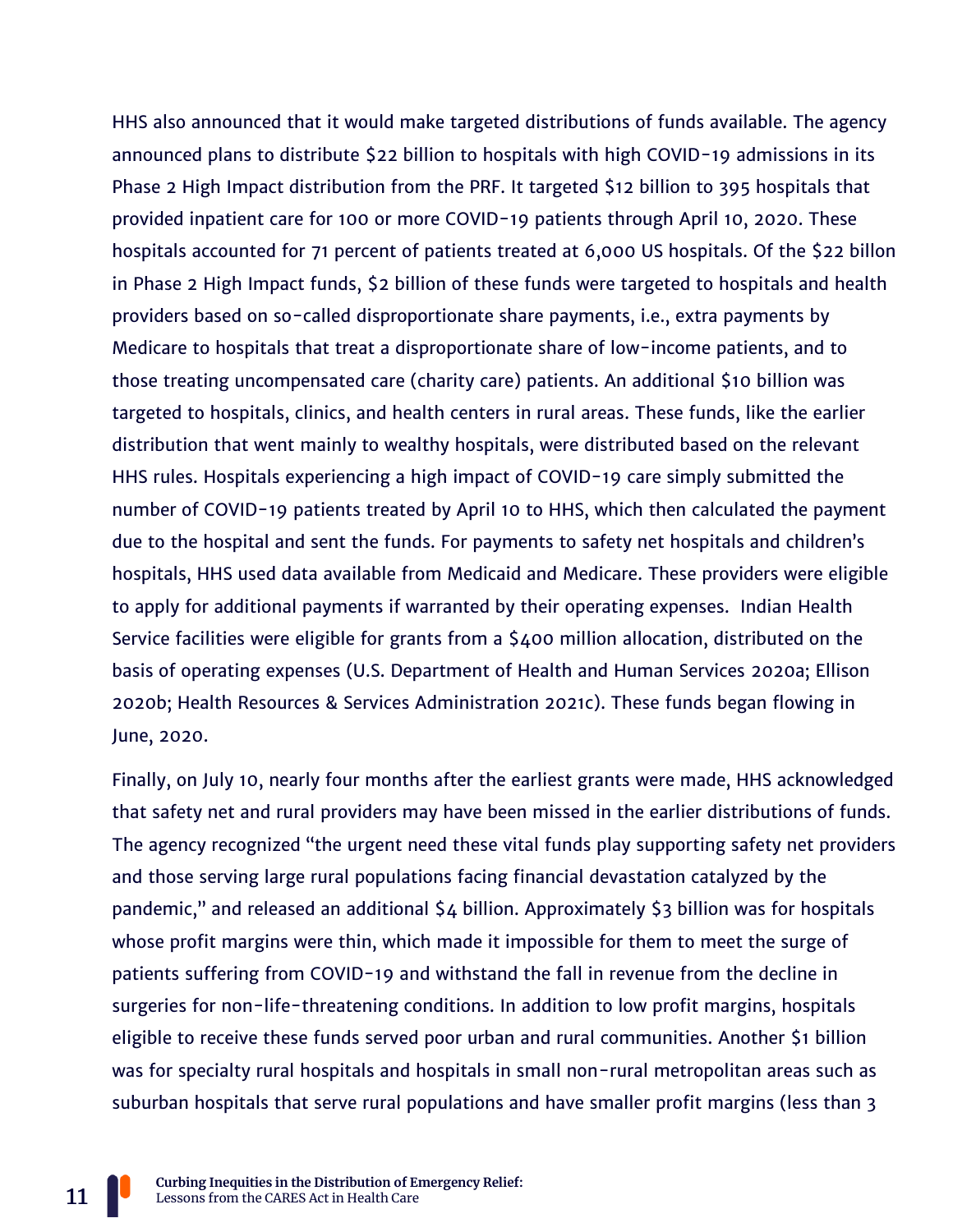percent) and limited resources. The \$4 billion was intended to help 215 hospitals (U.S. Department of Health and Human Services 2020b).

Providing information on how this money was distributed, HRSA reported that \$20.75 billion was distributed in two rounds to over 1500 hospitals experiencing a high impact from COVID-19. Payments amounting to \$10 billion were made to 8,351 facilities in rural areas in the first round. An additional 507 rural facilities received a total of \$1 billion in the second round. A total of \$520 million was distributed to 438 tribal hospitals, clinics, and urban health centers that housed Indian Health Service providers. A total of \$10.11 billion went to 764 safety net hospitals in the first round of distributions, and another \$3 billion was distributed to 227 facilities in the second round. Seventy-two free-standing children's hospitals received \$1 billion. Skilled nursing facilities and other nursing homes also received targeted funds from HRSA (Health Resources & Services Administration 2021c).

In all, about \$46 billion was distributed to 11,883 facilities. Many of these facilities sorely needed the funds to be financially stable or even to survive, including rural hospitals, safety net hospitals, and children's hospitals treating young patients covered by CHIP. High Impact funds did help many hospitals impacted by COVID-19 that received little or no funding in the Phase 1 distribution. But the effects appear to have been very uneven. One study found that hospitals Hospital Service Areas (HSA) serving populations that were 34 percent or more Black received higher payments than other hospitals, although the payments were not consistent with the much higher rates of morbidity and mortality from the disease. Hospitals in areas that had larger Hispanic populations received far less in High Impact funds than other hospitals (Buxbaum and Rak 2021).

But the distribution of High Impact funds to hospitals that desperately needed the funding is not the entire story. These funds went to all hospitals treating large numbers of COVID-19 patients regardless of the hospital's ability to care for these patients without such funding, and that turned out to include academic-affiliated hospitals that also cared for large numbers of patients with COVID-19. Many of these hospitals had substantial assets and large endowments. For example, Cleveland Clinic, which as noted above, had received \$161.1 million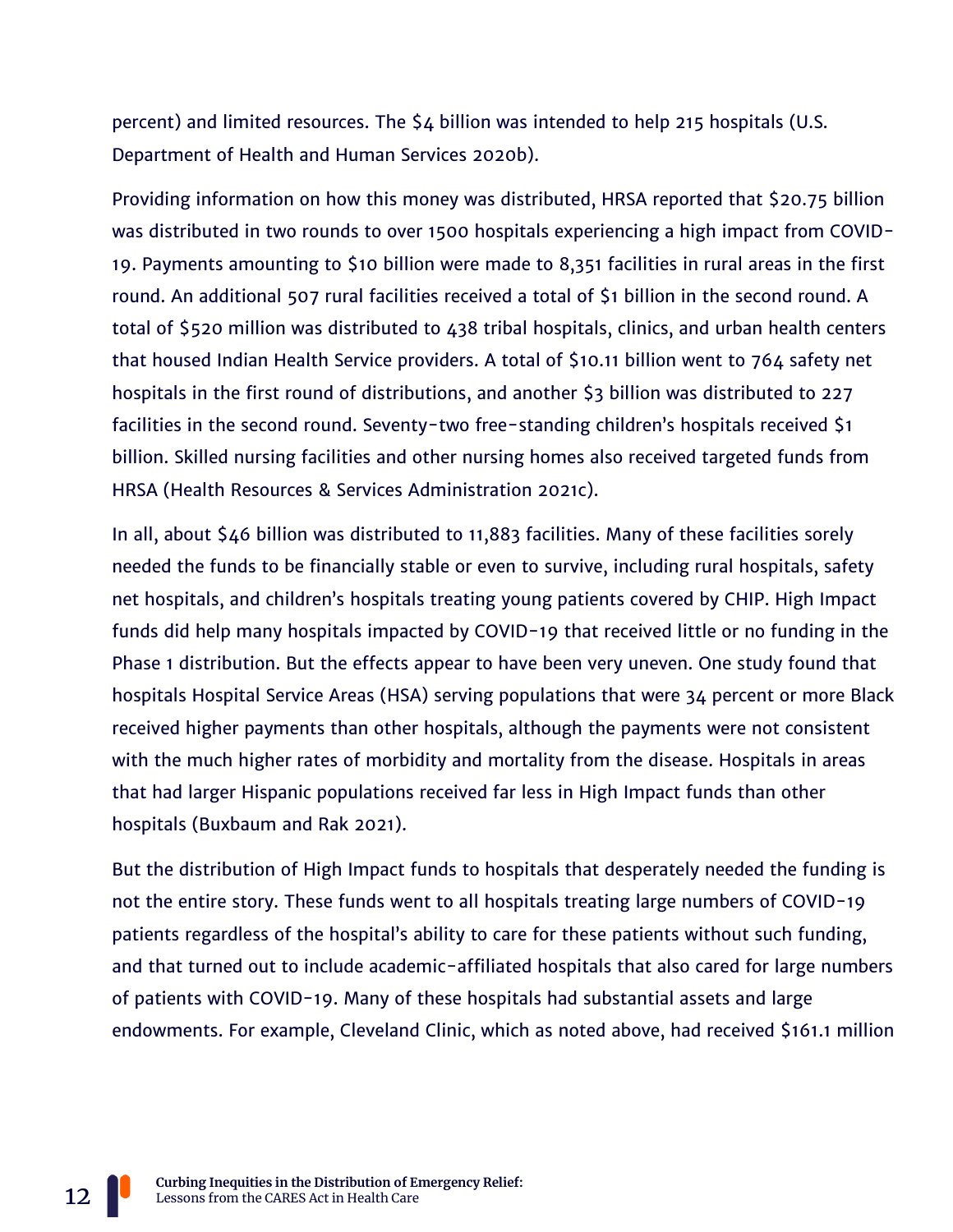in Phase 1 of CARES Act funding, received \$9.2 million in High Impact funds.**<sup>7</sup>** Cleveland Clinic was not alone. Many wealthy academically affiliated hospitals that treated COVID-19 patients received High Impact CARES Act funds, with hospitals with larger assets or larger endowments receiving larger disbursements of these funds (Cantor et al. 2021).

#### **Autumn 2020**

As the pandemic raged on, HHS announced a third general distribution (Phase 3) of CARES Act PRFs on October 1. Providers who had already received the maximum in PRFs equal to 2 percent of 2018 patient revenue were now eligible to apply for further relief. To qualify, health providers needed to demonstrate a change in operating revenue or an increase in operating expenses caused by the coronavirus. HHS accepted applications up to November 6. In particular, the funds were intended for behavioral health providers as well as new health providers not previously eligible because they began practicing in the January 1, through March 31, 2020 period treating patients covered by Medicare, Medicaid, or CHIP (including dentists, assisted living facilities, and behavioral health providers).

On December 16, 2020, HHS announced that it had completed its review of applications. About 70,000 applicants were believed to have met the criteria to receive a grant from this general distribution, meaning they were eligible for grants covering 88 percent of their requested funds. In total, HHS allocated \$24.5 billion for this purpose. Another 35,000 applicants were rejected, either because they had no losses attributable to COVID-19, or because they had already received relief payments equal to 88 percent of the losses they reported. Recipients had to attest to the terms and conditions for receiving the funds before the money was released. The funds were expected to be released by the end of January 2021 (AAFP 2021; AHLA 2021). Health Resources & Services Administration (Health Resources & Services Administration 2021a) reported that a total of 97,433 health providers received funds in this third general distribution.

**<sup>7</sup>** Centers for Disease Control and Prevention. Provider Relief Fund COVID-19 high-impact payments. [https://data.cdc.gov/Administrative/Provider-Relief-Fund-COVID-19-High-Impact-Payments/b58h-s9zx,](https://data.cdc.gov/Administrative/Provider-Relief-Fund-COVID-19-High-Impact-Payments/b58h-s9zx) accessed January 31, 222.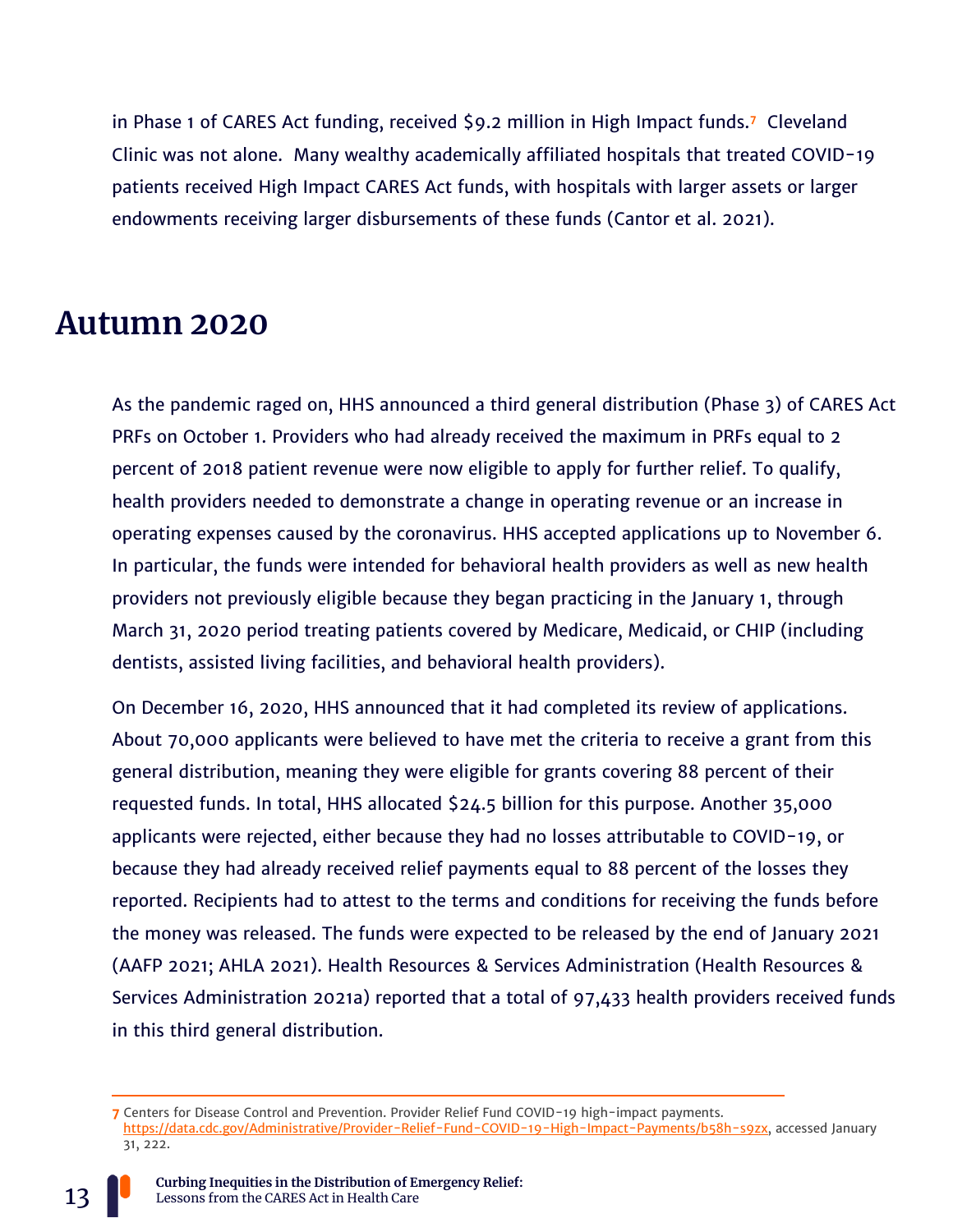## **Enter the Biden Administration**

In September 2021, the Biden administration's Department of HHS announced the Phase 4 distribution of more than \$17 billion in CARES Act funds. The funds were intended to aid a wide range of providers who suffered financially from the COVID-19 pandemic between July 1, 2020 and March 31, 2021. However, the focus in this distribution was on equity. HRSA was instructed to reimburse smaller providers at a higher percentage than large providers and to provide "bonus" payments to providers based on the services they render to Medicaid, CHIP, and Medicare patients.

Simultaneously, the Biden administration announced a targeted distribution of \$8.5 billion for rural providers as part of Biden's ARP. A total of \$25.5 billion was targeted to service providers that serve Medicaid, CHIP, and Medicare beneficiaries living in particular rural areas. In all, HRSA announced plans to distribute funds in a manner that recognized that earlier distributions failed to consider the higher costs of treating poorer patients (Liss 2021a; Health Resources & Services Administration 2021d).

In December 2021, HHS released \$9 billion through HRSA in the PRF Phase 4 General Distribution. In addition, the government released nearly \$2 billion at the end of January 2022. More than 74,000 providers across the US received nearly \$11 billion in PRF funds. The \$2 billion exhausted these funds. In addition, HRSA distributed about \$7.5 billion to more than 43,000 providers in rural areas allocated for this purpose in the ARP. The \$18.5 billion has been a lifeline for smaller or financially distressed providers whose needs were not sufficiently addressed in earlier fund distributions. By January 2022, 82 percent of applications for these funds had been processed (U.S. Department of Health and Human Services 2022). The funds, as noted above, reimbursed provider expenses through March 31, 2021. This is before delta and micron variants struck and again put providers and their finances under duress.

The \$11 billion distributed to providers by the Biden administration in the Phase 4 distribution fell short of the \$17 billion announced in September 2021 by nearly \$7 billion as the Biden administration diverted CARES Act funds intended to aid health providers to pay for vaccines. The Biden administration wasn't alone. The Trump administration had also diverted CARES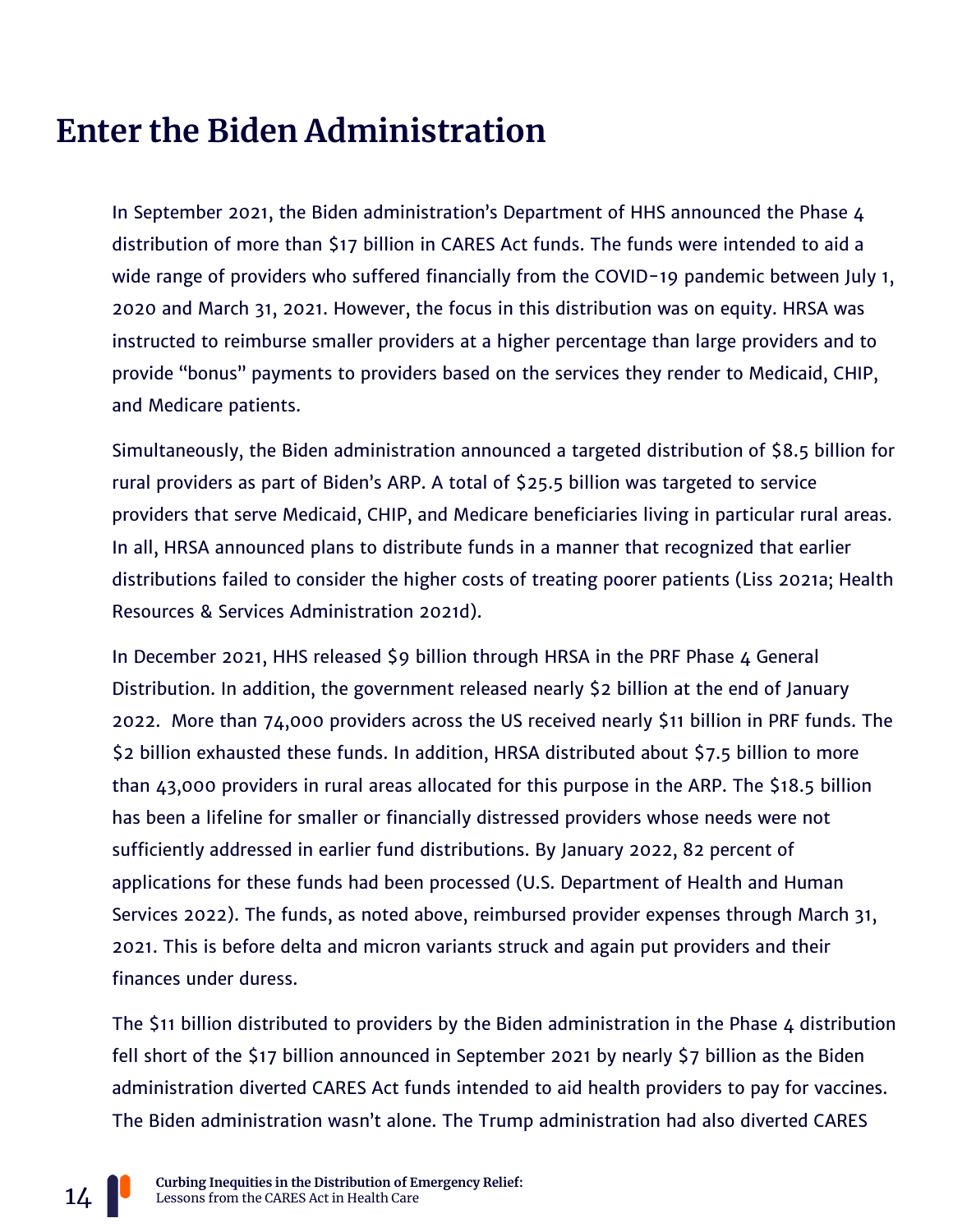Act funds to vaccines. Trump diverted \$10 billion to pharmaceutical companies to pay for the development of the vaccines. Biden diverted close to \$7 billion to pay the pharmaceutical companies for doses of the vaccine so they could be distributed for free to the public in the US. In all, \$16.7 billion, or almost 10 percent of CARES Act funds intended to help providers through the pandemic, has gone to pharmaceutical companies (Cohrs 2021, 2022).

## **Inequities in the Distribution of CARES Act Funds to Providers**

The implementation of the CARES Act had differential impacts on hospitals and other health providers in this health emergency. Too many grants and loans went to wealthy hospitals with sufficient resources to get through an extended emergency. Many returned to profitability before the end of 2020, and nearly all of them—whether nonprofit, for-profit, or private equity-owned—were profitable by the first quarter of 2021. By contrast, federal funds for safety net and rural hospitals, hospitals serving Medicaid and CHIP patients, and those severely impacted by COVID-19 patients arrived later, had confusing eligibility requirements, and were not generous enough to reimburse these providers for the higher costs of treating poorer patients. Median operating margins of nonprofit hospitals were squeezed by the pandemic and fell to 0.5 percent in fiscal year 2020. But median days of cash on hand grew substantially as a result of CARES Act bailouts, from 44 days in fiscal year 2019 to 247 days in fiscal year 2020 (Kacik 2021).

The **figure**, below, shows the distribution of PRFs as of December 2021. Of the total available funds of \$178 billion, safety net and rural hospitals received \$24 billion (13.5 percent), whereas providers receiving grants based on the 2 percent of revenue initial formula received \$72.4 billion (40.7 percent) (Ochieng et al. 2022).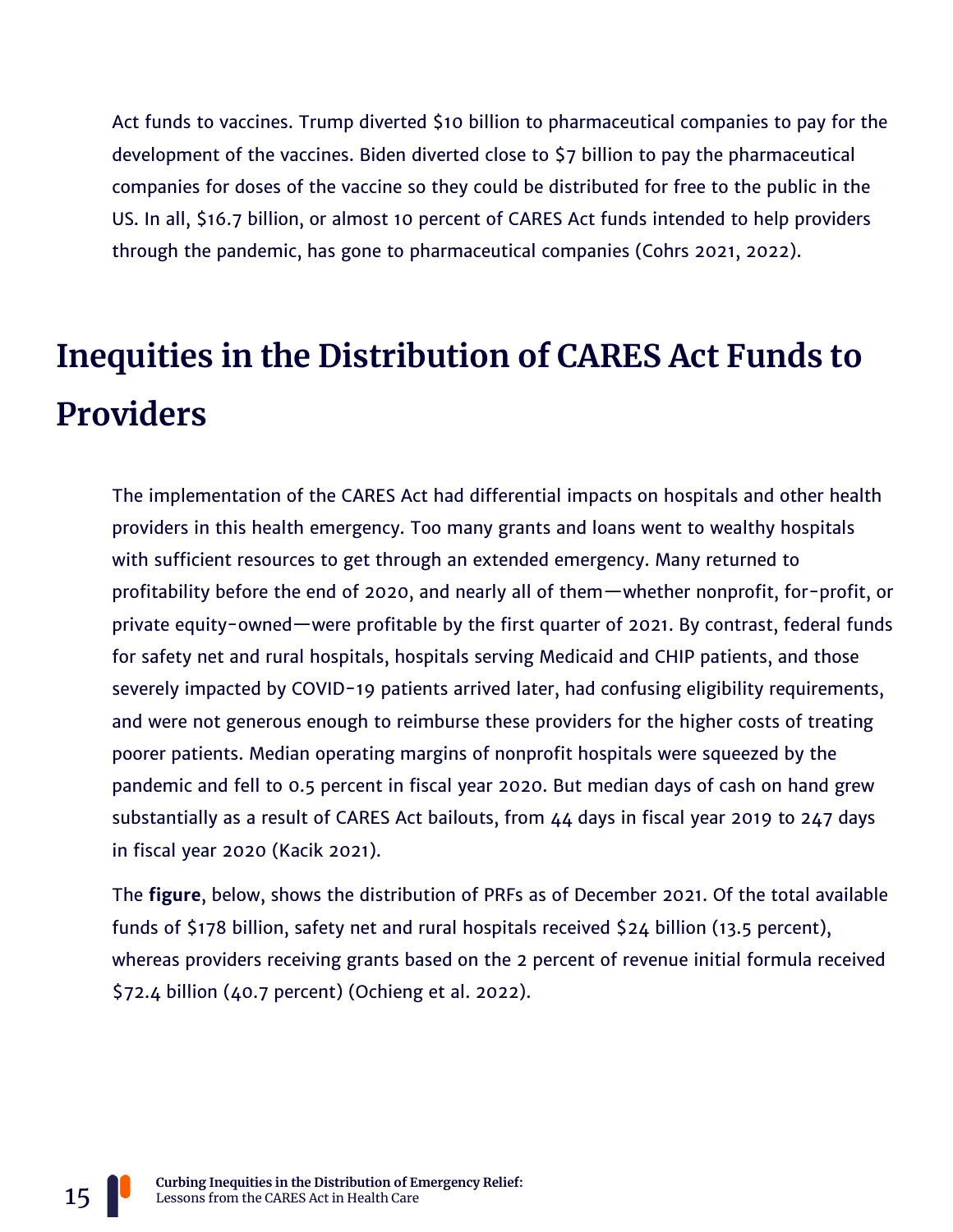

phase 3 grants may include additional funding beyond the 2% of revenue to cover COVID-19-related losses and expenses. Data do not include targeted distribution of Phase 4 payments because data is not currently available. \$9.4B for SNFs includes \$2.25B in incentive payments. "Other" includes Indian Health Services (\$0.52B), children's hospitals (\$1.06B), and administration (\$0.98). SOURCE: KFF analysis of HHS announcements regarding provider relief grant allocations and distributions of funds to providers treating uninsured COVID-19 patients and the Government Accountability Office's "Additional Actions Needed to Improve Accountability and Program Effectiveness of Federal Response", October 2021. . PNG

KFF

**Source:** Ochieng et al. 2022, Figure 2.

On the plus side, despite the bungled distribution of federal grants, most safety net and rural hospitals received enough funds to stay afloat. Health care bankruptcies hit their lowest level since 2010 in the second quarter of 2021 and were down for the entire 12 months ending June 30, 2021. This is an unprecedented decline for an industry that is typically among the most distressed. The largest providers rarely face bankruptcy, so the decline was among smaller hospitals and other providers. Of the bankruptcies that did occur, 40 percent were in the Southeast, where many states have failed to expand Medicaid (Bannow 2021; Ochieng et al. 2022). Critical access hospitals and other rural hospitals appear to have received more PRFs as a share of their operating expenses than other types of hospitals, at least in 2020 (MACPAC 2021), but it is not apparent whether the additional federal funding will be adequate to stave off future closures.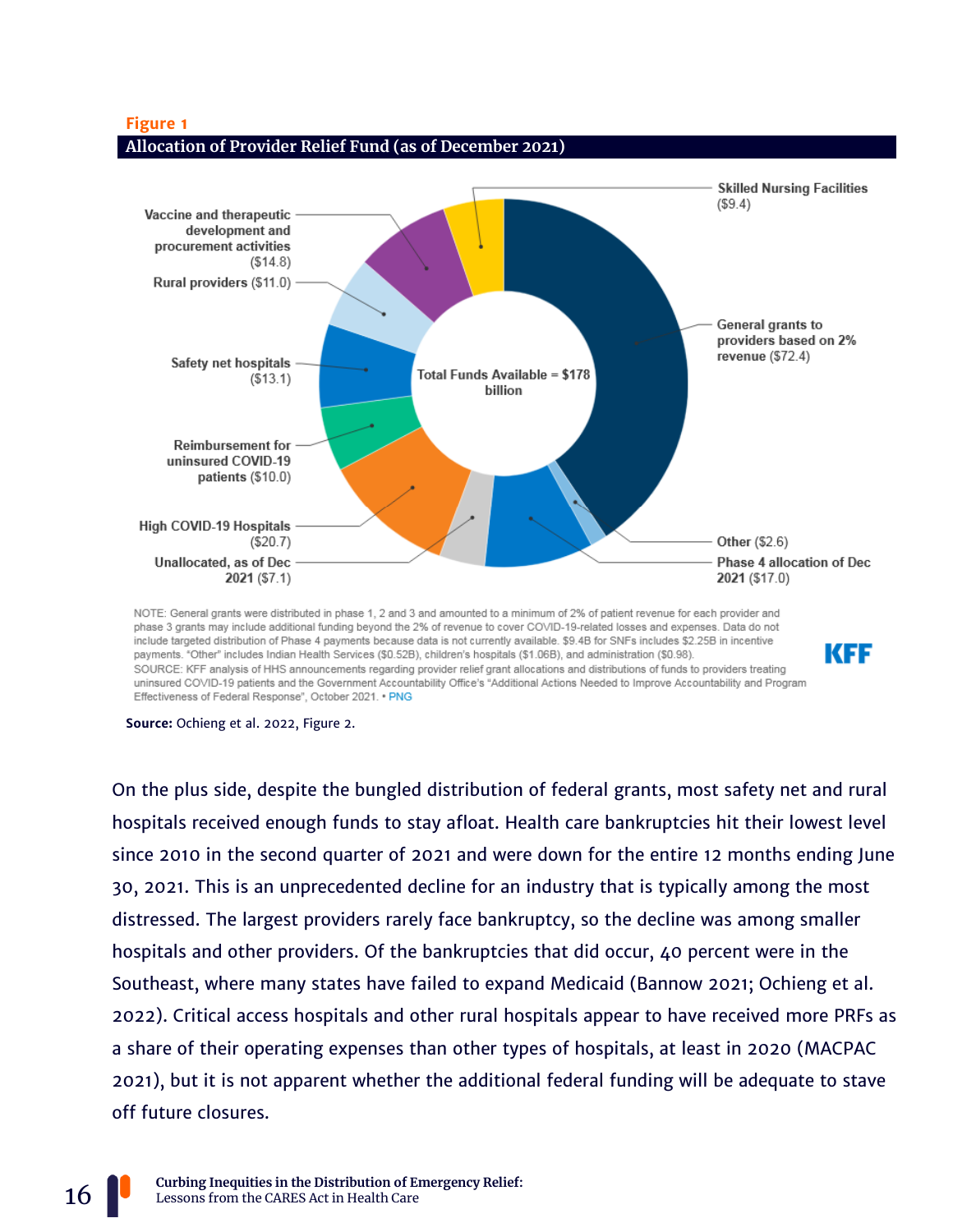On the negative side, the federal government placed no restrictions on the use of grants from the CARES Act's PRFs that were distributed automatically to hospitals based on their share of Medicare patients treated and on their net operating revenue. Even the distribution of High Impact funds from the PRF, which did bail out many smaller providers struggling under the financial stress of caring for large numbers of COVID-19 patients, went disproportionately to wealthy academic medical centers that also treated these patients. Hospitals that had assets and large endowments tended to get higher High Impact distributions despite having the financial resources to make it through the pandemic without drawing on the PRF for support (Cantor et al. 2021).

## **Have CARES Act Funds Been Used to Support Other Financial Activities?**

An important outstanding question is whether some hospital systems or their owners have taken advantage of the added government funding from the CARES Act to pursue their own interests. Much more research is needed to establish whether and how hospitals may have used federal grants and loans to free up their own funds for other financial or profit-making activities, as opposed to supplementing their operating revenues to cover pandemic-related expenses or losses. Money is fungible, so it may not be literally true that dollars from CARES Act grants and loans have been used for other financial activities, but some patterns and case examples are suggestive.

Of particular concern are hospital mergers and acquisitions (M&As), which have continued at a steady pace during the pandemic, despite the fact that hospital operating margins fell and remained considerably below pre-pandemic levels during 2020 and 2021.**<sup>8</sup>** M&As are costly ventures, yet health care M&A activity slowed only slightly in 2020 (Kaufman Hall 2021c). More importantly, the percentage of "mega mergers" increased (those in which the smaller partner had more than \$1 billion in annual revenues) in 2020, and even more so in 2021

**<sup>8</sup>** In 2020, hospital operating margins fell by 55.6 percent (without CARES Act funding) and 16.6 percent (with CARES Act funding) (Kaufman Hall 2021a). By the end of 2021, hospital margins continued to remain far below pre-pandemic levels as expenses outpaced revenues (Kaufman Hall 2021b).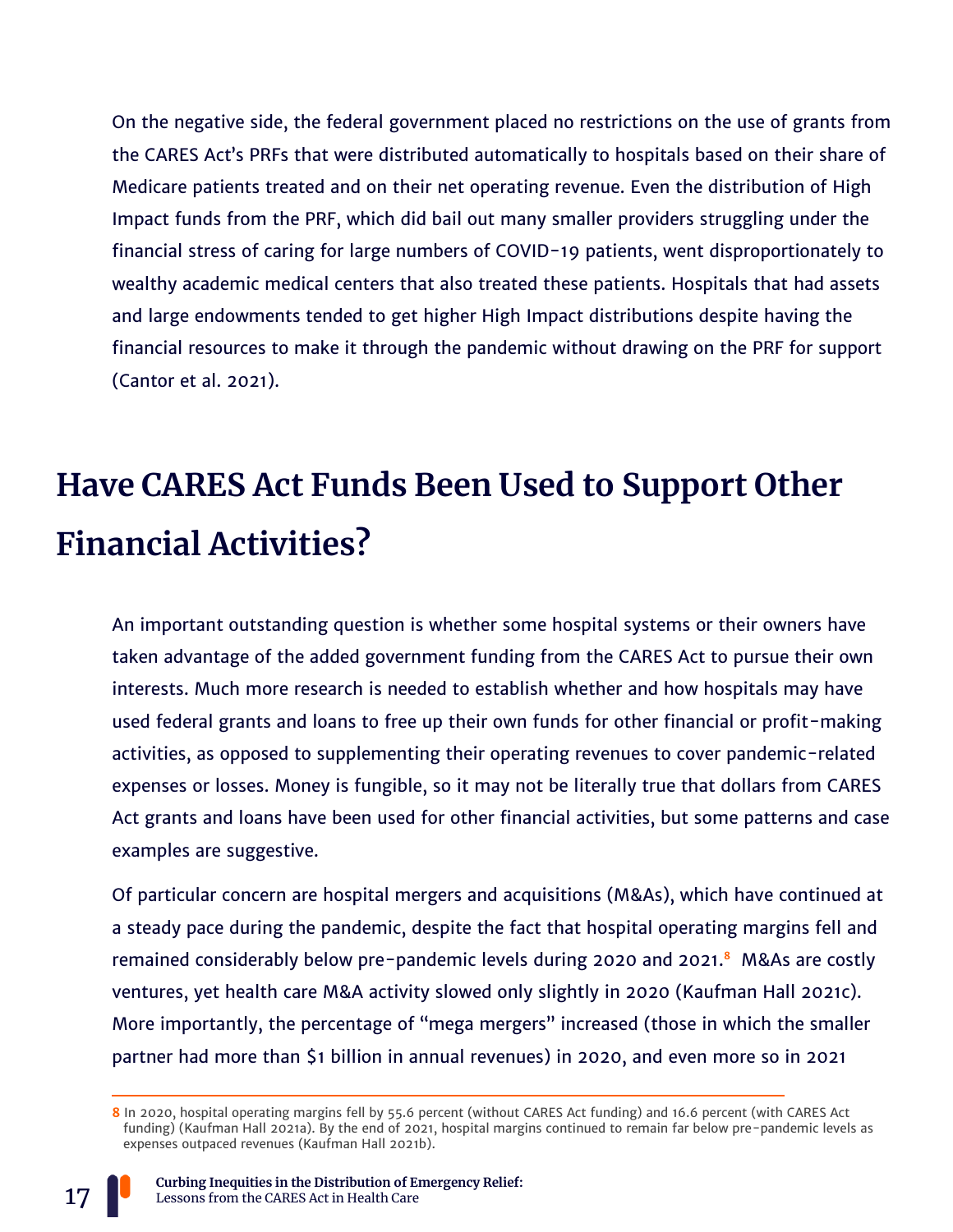(Kaufman Hall 2022). Nonprofit systems were involved in 87 percent of the mergers in 2021, up from 81 percent in 2020 (Kelly 2022).

This question is particularly timely and important because hospitals have increasingly used mergers and acquisitions as a financial strategy, but M&As are not only costly ventures, they more often than not fail to achieve their cost and quality goals. So, the question arises, should hospitals be pursuing M&As when they are so financially strapped that they are eligible for and receive federal funds to offset their financial losses due to the pandemic? While hospitals typically claim that M&As improve financial stability, research shows that hospital consolidation has led to greater monopoly power in local markets, leading to higher prices for patients (Cooper, Craig, Gaynor, and Van Reenen 2018; Gaynor 2018). Citizen groups and government regulators are increasingly worried about these effects, and several recent anti-trust lawsuits have been filed against hospitals, including in North Carolina (Larcey 2021) and Connecticut (Paavola 2022); and mergers have been halted in New Jersey (Ellison 2021b) and the Rhode Island by the Federal Trade Commission and State Attorneys General (Gagosz 2022).

Examples of recent megamergers include nonprofit as well as for-profit and private equity affiliated systems that received millions in CARES Act funds in the 2020–21 period. In May 2021, for example, Piedmont Healthcare in Georgia accelerated its acquisition activity with the purchase of three hospitals from HCA that ring Atlanta, adding them to the 11 hospitals currently in the Piedmont system. The combined hospitals will serve nearly three-quarters of Georgia's population (Liss 2021e). Piedmont Healthcare received \$310.1 million in CARES Act grants and \$292.6 million in loans in the 2020–21 period, none of which has been repaid to the government.**<sup>9</sup>**

In June 2021, two of Michigan's largest providers, Spectrum Health and Beaumont Health, announced a \$12.9 billion merger that will create a health system spanning 22 hospitals and 305 outpatient facilities. It also includes Spectrum's health insurance plan (Priority Health), which enrolls 1.2 million customers. Both systems had strong net operating revenues in 2020 (Landi 2021). Together the two systems received \$750.9 million in CARES Act awards and \$651.4 in loans in the 2020–21 period. Beaumont was cited for accountability issues in

**<sup>9</sup>** Note that here and below, the source for data on CARES Act awards, loans, refunds, and accountability issues are found on the Good Jobs First COVID Stimulus Watch Tracker website,<https://covidstimuluswatch.org/>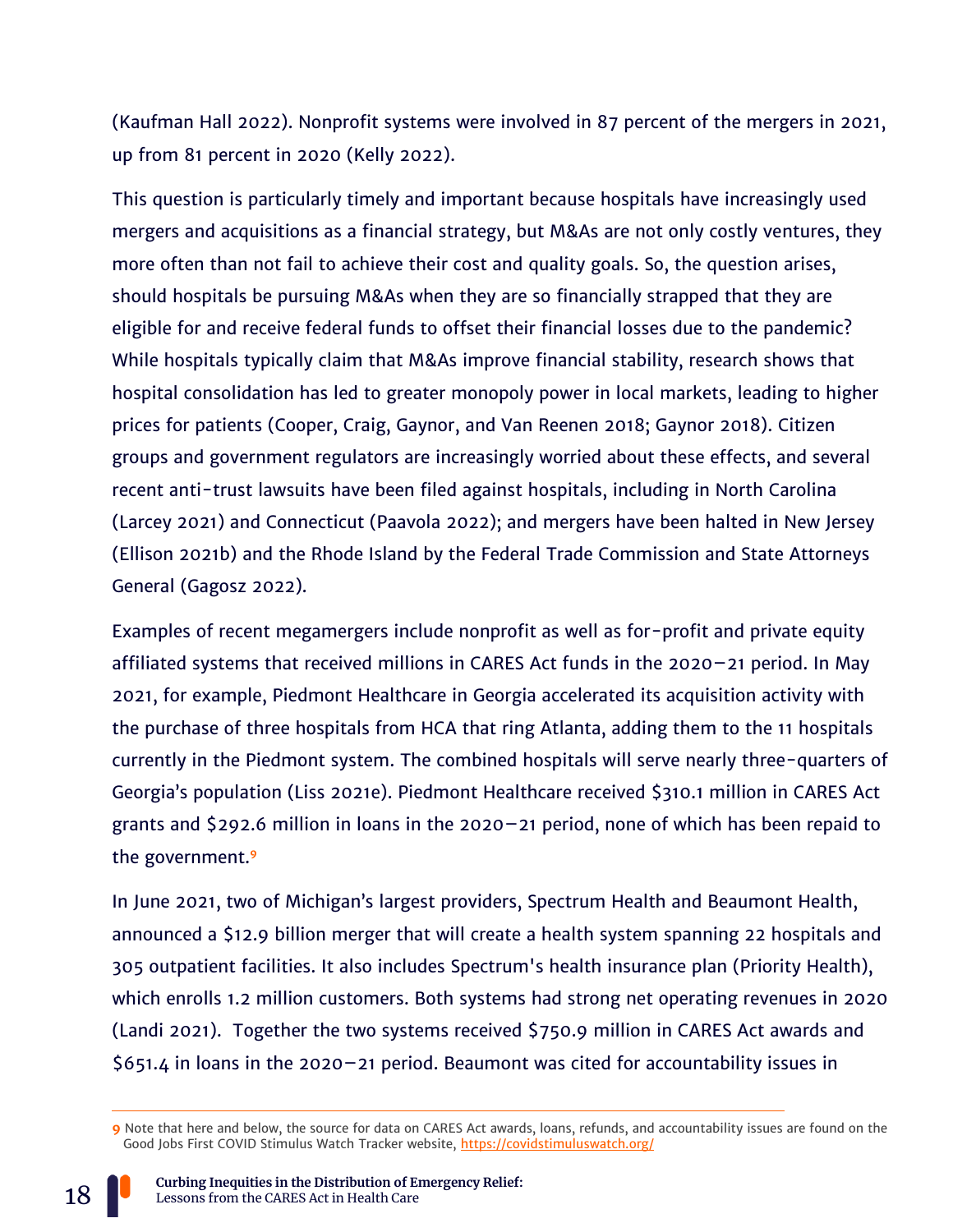relation to employment, government contracting, and environmental safety, but has made no refunds to the government.

In September 2021, nonprofit Intermountain Healthcare announced its merger with SCL Health, a Catholic health system based in Broomfield, Colorado, to form an \$11 billion health system. The deal means Intermountain, with hospitals in Utah, Idaho, and Nevada, will now have a major presence in Colorado, Kansas, and Montana as well. The combined system will operate 33 hospitals and employ 58,000 people in six states (Liss 2021c and 2021d). Together the two systems received \$394.3 million in CARES Act awards and \$482.2 in loans in the 2020–21 period. Both systems are flagged for government contracting accountability issues in the COVID Stimulus Watch Tracker, but have not repaid any funds.

Of even greater concern are the formerly private equity-owned health systems that have received millions in federal CARES Act subsidies while at the same time undertaking risky debt-driven M&As and extracting wealth from those systems via the sale of their assets and the payment of dividends to themselves (Batt and Appelbaum 2021). In August 2021, for example, Steward Health Care (recently sold by PE firm Cerberus Capital), purchased five hospitals and associated physician practices in South Florida from Tenet Healthcare for \$1.1 billion. The acquisition doubled the size of Steward's presence in Florida, according to industry consulting firm, Kaufman Hall (Kelly 2022). Steward received \$524.1 million in CARES Act grants and  $$426.7$  million in loans in the 2020–21 period. Steward's awards have been flagged by government officials as having contracting accountability issues, but it has not refunded any money. Prior to the pandemic, Cerberus had already destabilized the Steward system by selling off most of its real estate properties for \$1.25 billion, leaving the hospitals saddled with long-term inflated leases on property they once owned. Cerberus used the proceeds to pay itself and investors almost \$500 million in dividends and used the rest for an M&A buying spree. Its Massachusetts hospitals were cited in 2018 as having the lowest financial stability of any in the state (LaFrance, Batt, and Appelbaum 2021).

Similarly, Prospect Medical Holdings, owned until recently by PE firm Leonard Green, created a 20 hospital, for-profit chain through M&As financed by debt—debt that was loaded on to financially fragile safety net hospitals that had never before had that level of debt. Leonard Green sold off much of the hospitals' real estate and extracted at least \$658 million in fees and dividends while the hospital chain received \$375 million in COVID-19 rescue funds in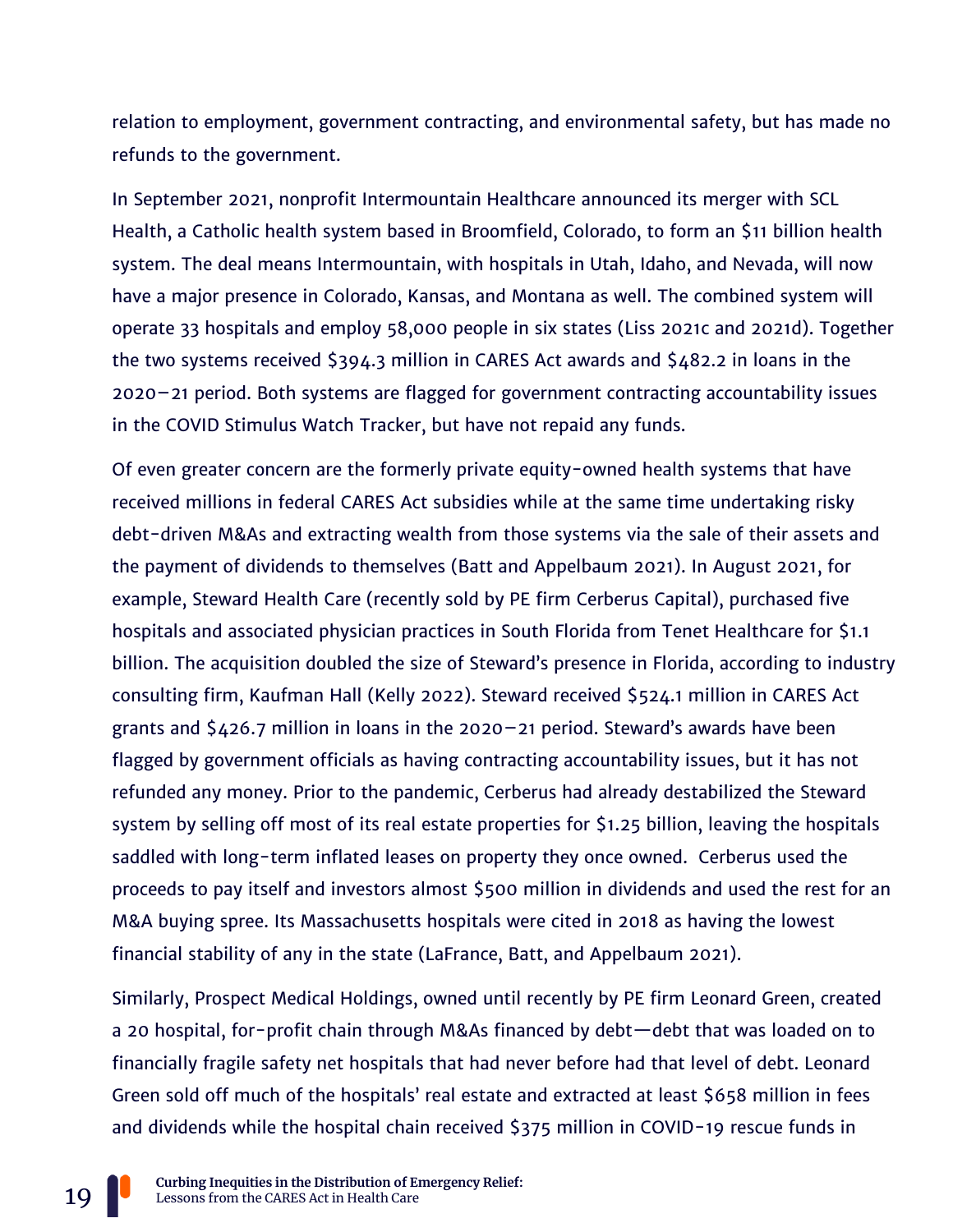2020 alone. In 2021, Prospect Medical Holdings threatened to close some of its hospitals when asked to return the dividends, and in October 2021, a US Senate Committee heard shocking testimony from nurses regarding the poor patient care and safety at its hospitals.**<sup>10</sup>**

Apollo-owned LifePoint Healthcare's acquisition of Kindred Healthcare is another case in point. After amassing a total of \$1.6 billion in CARES Act bailout grants and loan, LifePoint announced in June 2021 that it would acquire Kindred Healthcare, a provider of home and hospice care, owned by PE firms TPG Capital and Welsh, Carson, Anderson, & Stowe. The combined company will have 77,000 employees in 34 states and will be the largest PE-owned health care company in the US (O'Grady 2021; Paavola 2021; Willmer 2020). Kindred received \$21 million in grants and \$146.9 million in loans in that period, all of which have been flagged for employment and contracting accountability issues. It refunded the government \$135.5 million in February 2021.

More generally, recent research has highlighted the role that private equity firms have played in accelerating M&As in health care and undermining competition, raising major antitrust concerns (Scheffler, Alexander, and Godwin 2021).

Other PE-owned health companies have taken advantage of the pandemic to pay a hefty dividend to their PE owners. In March 2021, Blackstone extracted \$200 million from Apria Healthcare in the form of a dividend recapitalization (Goldstein 2021). In a dividend recapitalization, a PE firm requires a portfolio company to take on additional debt to pay a dividend to the PE firm and its investors. In this particularly egregious case, Blackstone required Apria to take out \$410 million in new debt in order to pay Blackstone and its investors \$460 million in dividends. This occurred at the same time that Apria, which rents out ventilators and other equipment critical to coronavirus hospital patients, paid \$40.5 million to settle a lawsuit with federal prosecutors regarding millions of dollars in false medical claims for ventilator rentals (Torbati 2021).

Similarly, DuPage Medical Group, a multi-specialty physician practice of 775 doctors owned by PE firm Ares Management, collected \$80 million in CARES Act funds in 2020, a \$39.9



**<sup>10</sup>** For an in-depth investigative series on Prospect Medical and Leonard Green, see the Private Equity Stakeholder Project, <https://pestakeholder.org/?s=prospect+medical>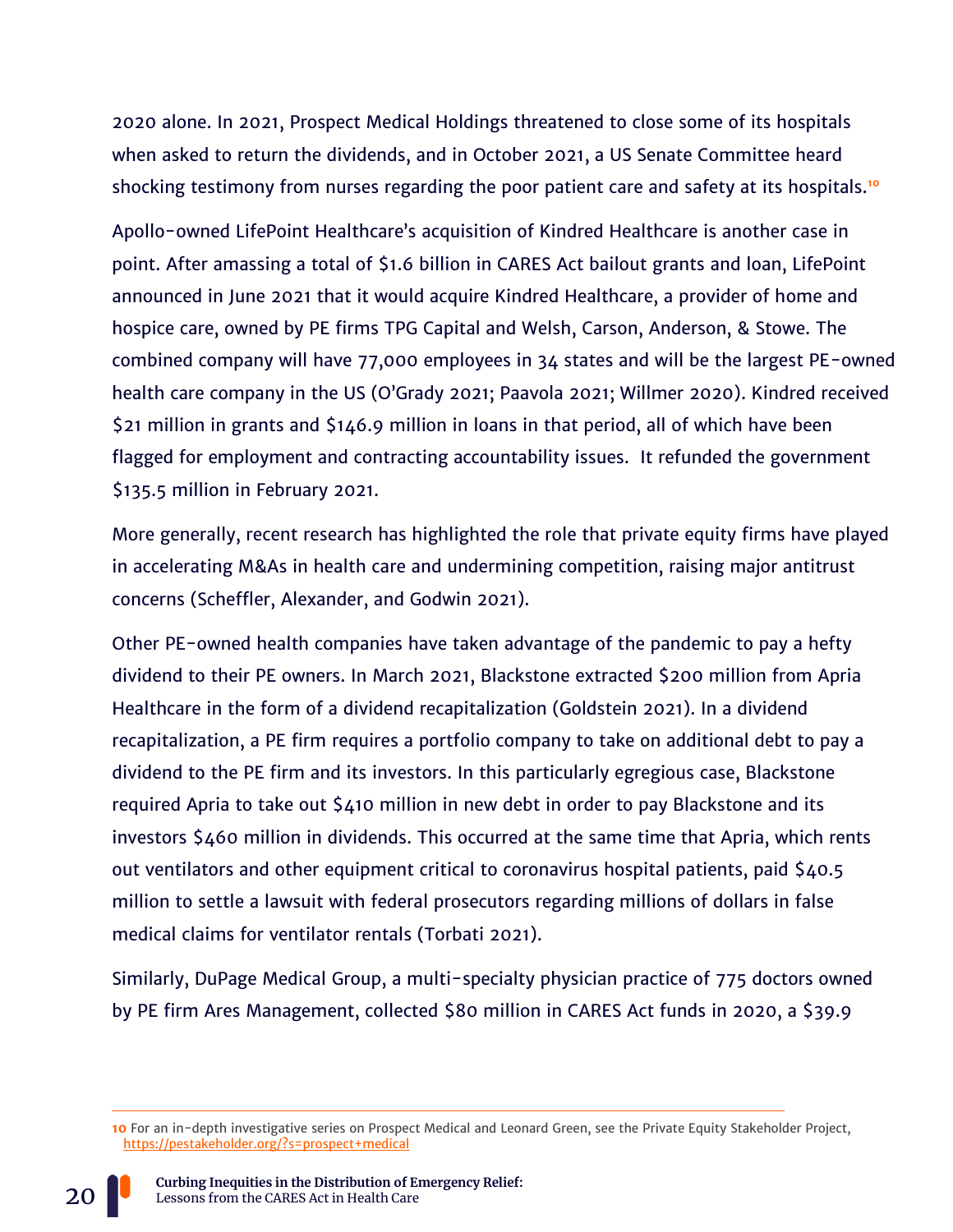million grant from HHS, and a 39.5 loan from CMS. In February 2021, a wholly owned subsidiary of DuPage borrowed funds to pay a \$209 million dividend to Ares (Willmer 2021).

It's not clear just how widespread these practices are. The lack of audited financial statements for hospitals and other health providers makes it difficult to gauge both how unfair the initial distribution of grants and loans was or how widespread the self-serving use of these funds has been. We do not know how often funds intended to bail out an overwhelmed health systems are used instead to the financial benefit of the hospital system or its owners, rather than for patient care (Liss 2021b). Here we raise the question whether health systems that have enough resources to engage in costly M&A activity or pay dividends to their shareholders should be receiving taxpayer subsidies.

## **Conclusion**

The passage of the CARES Act was an important and appropriate congressional response to the COVID-19 crisis as it hit the financial stability of the health care industry. Yet the implementation of the law failed to fulfill the legislative intent to provide financial stability to those health care providers most negatively affected by the pandemic. Instead, the Trump administration's initial distribution formula disproportionately allocated funds to those *least in need* rather than those *most in need*. By using a provider's share of fee-for-service Medicare payments and, especially, its net patient revenue, the Trump administration's formula in the initial distribution of funds privileged hospitals that serve well insured patients or that charge high fees over hospitals that serve lower income communities or rely disproportionately on Medicaid funding. Moreover, because the financial resources of hospitals vary dramatically across the country—depending on the relative mix of private versus government reimbursements, their reimbursement rates, their market power, their ownerships structures, and a host of other factors—a one size fits all formula for fund distribution is fundamentally flawed.

That approach to fund allocation is the main source of inequities among hospitals in the overall distribution of funds from the PRF established by the CARES Act.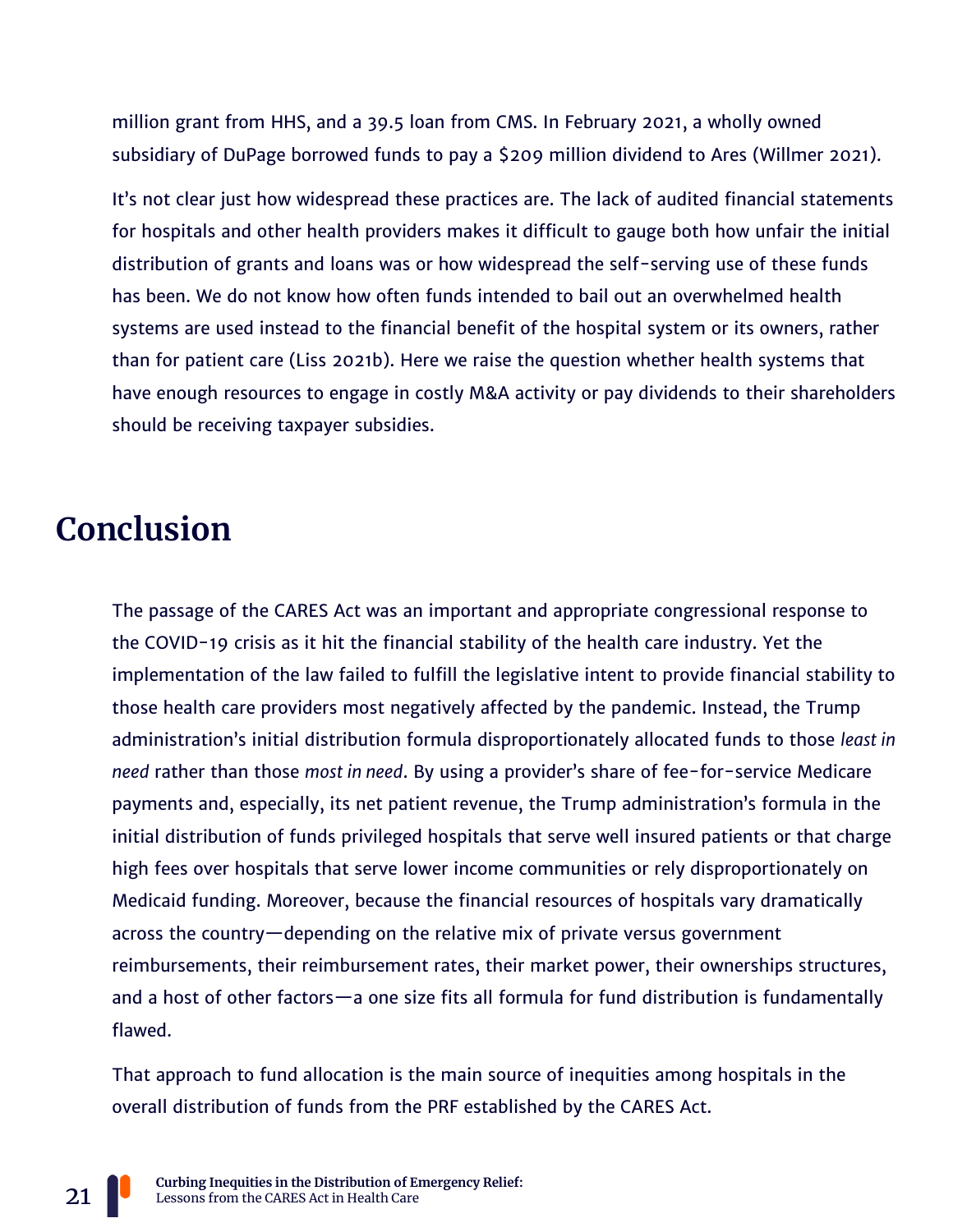The Trump administration's subsequent distribution of High Impact funds based on the number of COVID-19 cases treated by hospitals went a long way toward meeting the needs of hospitals overwhelmed by the pandemic. One study found that these payments were successful in reaching communities with higher shares of Black residents but failed to meet the need in communities that were home to large numbers of Hispanic residents (Buxbaum and Rak 2021). The distribution of High Impact funds, like the earlier distribution based on hospitals' net revenue, failed to take differences in hospitals' assets and endowments into account in allocating funds. Here again, wealthier hospitals treating COVID-19 patients received higher payments (Cantor et al. 2021). Rural hospitals and safety net hospitals, with much greater dependence on Medicaid funding, remained underfunded until the arrival of the Biden administration, which favored these and other providers largely left out of earlier rounds of funding in its Phase 4 distribution of PRF funds. It also included a special distribution to rural hospitals in the ARP passed shortly after Biden's election.

The CARES Act legislation and the administration of the PRF hold important lessons for future bailouts of the health care system due to pandemics, natural disasters, or unhealthy living areas that result from climate change.

- $\triangleright$  The distribution of funds will always involve formulas for allocating them. But formulas are inherently political. Congress must provide an oversight and accountability mechanism so that the intent of the law is followed.
- ➢ Hospital net patient revenue is a poor basis for allocating rescue funds as this measure favors hospitals serving well insured patients and hospitals that are able to charge higher fees for procedures. Hospitals serving more uninsured people will have lower net patient revenue.
- $\triangleright$  Data on the socioeconomic and demographic characteristics of the patient population served by the hospital or, failing that, on characteristics of the Hospital Service Area (HSA) that it serves, should be used to evaluate the potential burden that will be placed on the hospital. This can serve as the basis for early distributions of funds. These data can be collected annually as part of the American Hospital Association survey or as part of ongoing data collection by CMS so that funds can be quickly disbursed in a national emergency.
- ➢ Data on hospital characteristics should also be compiled in order to assess a hospital's ability to survive for a period of time using its own resources. Days of cash on hand is one such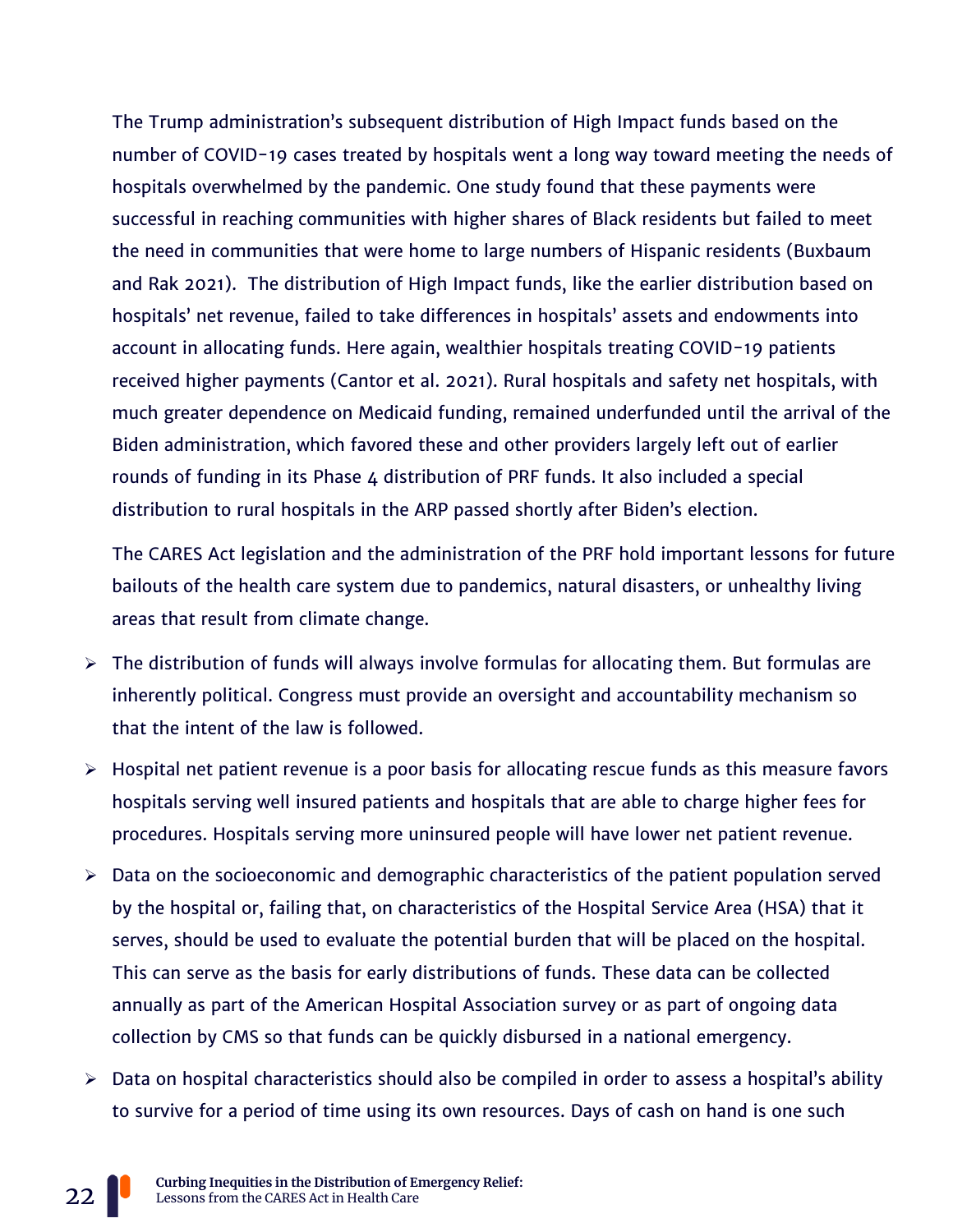measure, share of Medicaid and CHIP patients is another. Kaiser Permanente accepted no PRF payments except for one hospital in Hawaii. HCA returned the relief funds when it quickly returned to profitability. A small number of other hospital chains did likewise. But many kept the funds even though they had ample resources to treat patients and were soon profitable again based on operating net revenue.

- $\triangleright$  A minimum set of requirements should be imposed on hospitals that receive relief funds from the government and on the chains they are part of. These include:
	- $\circ$  Hospitals that accept public bailout funds cannot refuse to allow the transfer of patients to their facilities for treatment regardless of the patient's insurance coverage or ability to pay.
	- $\circ$  Hospitals that accept public bailout funds should not be allowed to carry out actions such as sales of assets, dividend recapitalizations, or stock buybacks that enrich their owners for some period of time following the receipt of public funds.
	- $\circ$  Audited financial statements for hospitals and other health providers with gross revenues above a threshold will enable regulators to identify fraudulent use of bailout funds.
- $\triangleright$  The time frames over which funds are allocated should match the time frames associated with the health emergency. High Impact funds distributed by the Trump administration ran only to mid-June 2020. However, Florida, California, and Texas were not impacted by COVID-19 until later that summer. The CARES Act funds released to providers by the Biden administration ended on March 21, 2021, before the onslaught of the delta and omicron variants.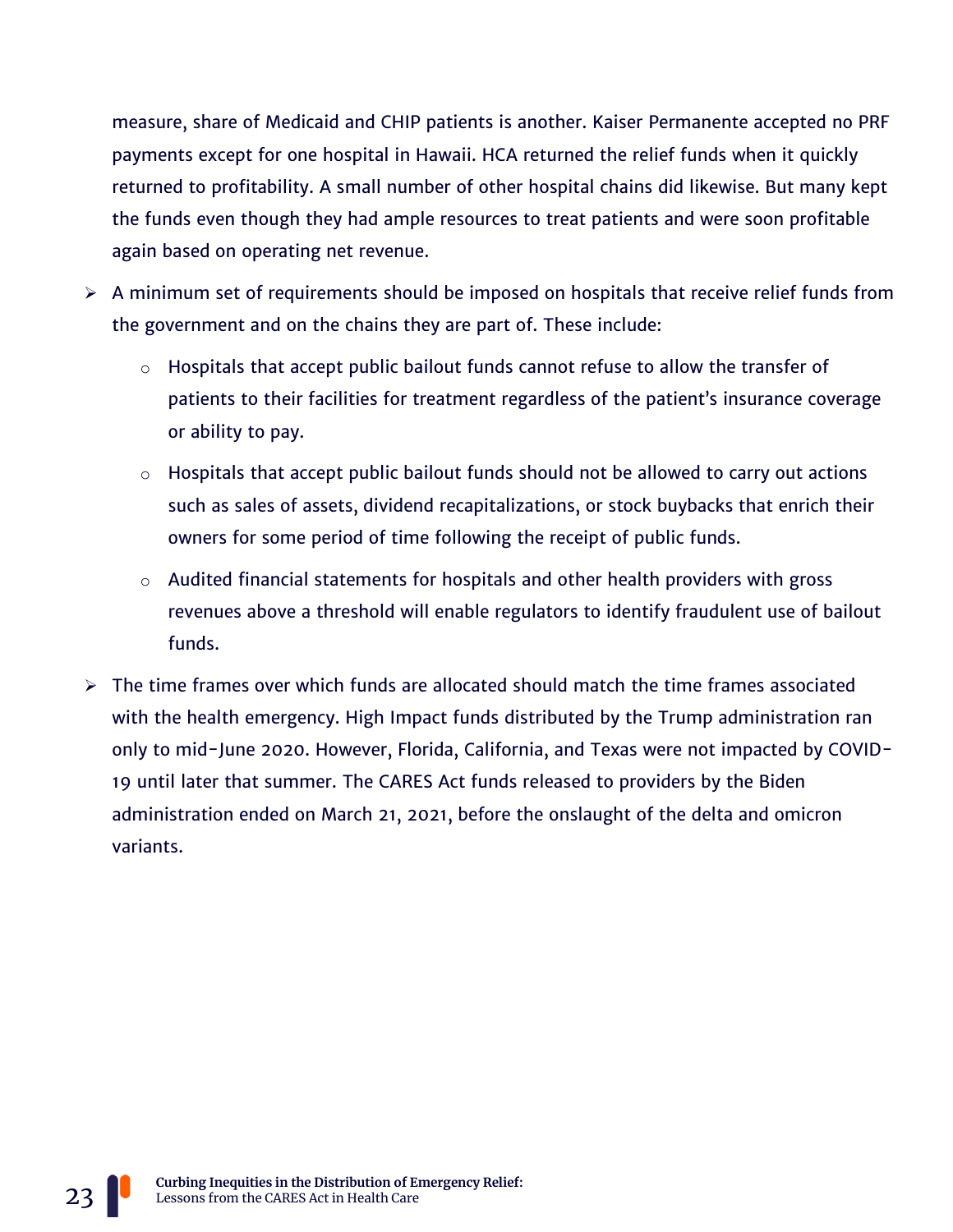## **References**

- AAFP. 2021. "Information You Need on the Provider Relief Fund." American Association of Family Practitioners, June 15. [https://www.aafp.org/family-physician/patient-care/current-hot](https://www.aafp.org/family-physician/patient-care/current-hot-topics/recent-outbreaks/covid-19/covid-19-financial-relief/cares-act-provider-relief-fund.html)[topics/recent-outbreaks/covid-19/covid-19-financial-relief/cares-act-provider-relief](https://www.aafp.org/family-physician/patient-care/current-hot-topics/recent-outbreaks/covid-19/covid-19-financial-relief/cares-act-provider-relief-fund.html)[fund.html](https://www.aafp.org/family-physician/patient-care/current-hot-topics/recent-outbreaks/covid-19/covid-19-financial-relief/cares-act-provider-relief-fund.html)
- AHLA. 2021. "A Summary of CARES Act Provider Relief Efforts." American Health Law Association, February 18. [https://www.americanhealthlaw.org/content](https://www.americanhealthlaw.org/content-library/publications/bulletins/91e7baca-1bd7-4dad-b9b8-ad9f9592292f/a-summary-of-cares-act-provider-relief-efforts)[library/publications/bulletins/91e7baca-1bd7-4dad-b9b8-ad9f9592292f/a-summary-of](https://www.americanhealthlaw.org/content-library/publications/bulletins/91e7baca-1bd7-4dad-b9b8-ad9f9592292f/a-summary-of-cares-act-provider-relief-efforts)[cares-act-provider-relief-efforts](https://www.americanhealthlaw.org/content-library/publications/bulletins/91e7baca-1bd7-4dad-b9b8-ad9f9592292f/a-summary-of-cares-act-provider-relief-efforts)
- Artiga, S., B. Corallo, and O. Pham. 2020. Racial disparities in COVID-19: Key findings from available data and analysis. August 17. Washington, DC. Kaiser Family Foundation. [https://www.kff.org/disparities-policy/issue-brief/racial-disparities-covid-19-key-findings](https://www.kff.org/disparities-policy/issue-brief/racial-disparities-covid-19-key-findings-available-data-analysis/)[available-data-analysis/](https://www.kff.org/disparities-policy/issue-brief/racial-disparities-covid-19-key-findings-available-data-analysis/)
- Bailey, B. 2021. "How the CARES Act Forgot America's Most Vulnerable Hospitals." *ProPublica and The Frontier*, January 28.<https://www.propublica.org/article/oklahoma-hospitals-cares>
- Bannow, T. 2021. "Healthcare Bankruptcy Filings Hit 'Unprecedented' Low. " *Modern Healthcare*, September 1. [https://www.modernhealthcare.com/providers/healthcare-bankruptcy-filings-hit](https://www.modernhealthcare.com/providers/healthcare-bankruptcy-filings-hit-unprecedented-low?utm_source=modern-healthcare-am-thursday&utm_medium=email&utm_B=20210901&utm_content=article1-headline)[unprecedented-low?utm\\_source=modern-healthcare-am](https://www.modernhealthcare.com/providers/healthcare-bankruptcy-filings-hit-unprecedented-low?utm_source=modern-healthcare-am-thursday&utm_medium=email&utm_B=20210901&utm_content=article1-headline)[thursday&utm\\_medium=email&utm\\_B=20210901&utm\\_content=article1-headline](https://www.modernhealthcare.com/providers/healthcare-bankruptcy-filings-hit-unprecedented-low?utm_source=modern-healthcare-am-thursday&utm_medium=email&utm_B=20210901&utm_content=article1-headline)
- Batt, R. and E. Appelbaum. 2021. "Private Equity in Healthcare: Profits before Patients and Workers." *Perspectives on Work*. Champaign, ILL: Labor and Employment Relations Association. <https://cepr.net/private-equity-in-healthcare-profits-before-patients-and-workers/>
- Buxbaum, J.D., and Rak, S. 2021. "Equity and the Uneven Distribution of Federal COVID-19 Relief Funds to US Hospitals." *Health Affairs*, September. <https://www.healthaffairs.org/doi/abs/10.1377/hlthaff.2020.02018>
- Cantor, J., N. Qureshi, B. Briscombe, J. Chapman, and C.M. Whaley. 2021. "Association Between COVID-19 Relief Funds and Hospital Characteristics in the US. *Jama Health Forum*, October 22. <https://jamanetwork.com/journals/jama-health-forum/fullarticle/2785399>
- Center for Medicare and Medicaid Services (CMS). 2020. "Medicare Accelerated and Advance Payments . State by State and by Provider Type," *CMS*, May 2 <https://www.cms.gov/files/document/covid-accelerated-and-advance-payments-state.pdf>
- Cohrs, R. 2021. "The Trump Administration Quietly Spent Billions in Hospital Funds on Operation Warp Speed." *Stat News*, March 2. [https://www.statnews.com/2021/03/02/trump-administration](https://www.statnews.com/2021/03/02/trump-administration-quietly-spent-billions-in-hospital-funds-on-operation-warp-speed/)[quietly-spent-billions-in-hospital-funds-on-operation-warp-speed/](https://www.statnews.com/2021/03/02/trump-administration-quietly-spent-billions-in-hospital-funds-on-operation-warp-speed/)
	- \_\_\_\_\_\_\_\_\_\_. 2022. "The Biden Administration Used Billions in Hospital COVID-19Funds to Pay Drugmakers." *Stat News*, January 26. [https://www.statnews.com/2022/01/26/the-biden](https://www.statnews.com/2022/01/26/the-biden-administration-used-billions-in-hospital-covid-19-funds-to-pay-drugmakers/)[administration-used-billions-in-hospital-covid-19-funds-to-pay-drugmakers/](https://www.statnews.com/2022/01/26/the-biden-administration-used-billions-in-hospital-covid-19-funds-to-pay-drugmakers/)
- Cooper, Z., S. V. Craig, M. Gaynor, and J. Van Reenen. 2018. The price ain't right? Hospital prices and health spending on the privately insured. *The Quarterly Journal of Economics* 134(1): 51-107.
- Drucker, J., J. Silver-Greenberg, and S. Kiff. 2020. "Wealthiest Hospitals Got Billions in Bailout for Struggling Health Providers." *New York Times*, May 25/updated July1.

**Curbing Inequities in the Distribution of Emergency Relief:** Lessons from the CARES Act in Health Care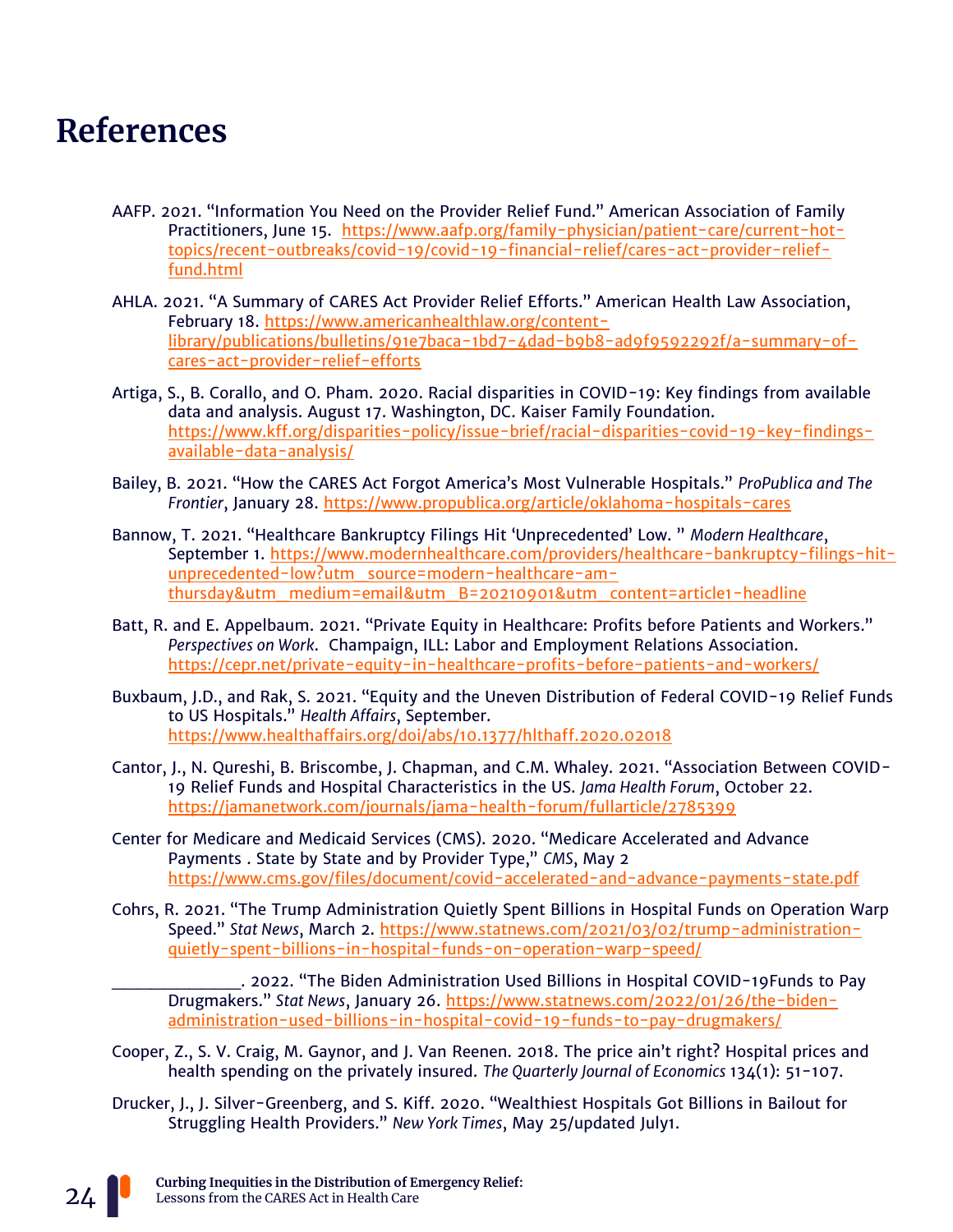[https://www.nytimes.com/2020/05/25/business/coronavirus-hospitals](https://www.nytimes.com/2020/05/25/business/coronavirus-hospitals-bailout.html?action=click&module=RelatedLinks&pgtype=Article)[bailout.html?action=click&module=RelatedLinks&pgtype=Article](https://www.nytimes.com/2020/05/25/business/coronavirus-hospitals-bailout.html?action=click&module=RelatedLinks&pgtype=Article) 

Ellison, A. 2020a. "HHS Unveils Plan to Deliver \$40B in COVID-19 Aid to Hospitals." *Becker's Hospital Review*, April 23. [https://www.beckershospitalreview.com/finance/hhs-unveils-plan-to-deliver-](https://www.beckershospitalreview.com/finance/hhs-unveils-plan-to-deliver-40b-in-covid-19-aid-to-hospitals.html)[40b-in-covid-19-aid-to-hospitals.html](https://www.beckershospitalreview.com/finance/hhs-unveils-plan-to-deliver-40b-in-covid-19-aid-to-hospitals.html)

.2020b. "HHS Begins Distribution of Payments to Hospitals with High COVID-19 Admissions, Rural Providers:" *Becker's Hospital Review*, May 4. [https://www.beckershospitalreview.com/finance/hhs-doling-out-22b-to-covid-19-hotspots](https://www.beckershospitalreview.com/finance/hhs-doling-out-22b-to-covid-19-hotspots-rural-hospitals.html)[rural-hospitals.html](https://www.beckershospitalreview.com/finance/hhs-doling-out-22b-to-covid-19-hotspots-rural-hospitals.html) 

\_\_\_\_\_\_\_\_\_. 2021. "HCA Annual Profit Climbs to \$3.8 Billion." *Becker's Hospital Review*, February 1. [https://www.beckershospitalreview.com/finance/hca-annual-profit-climbs-to-3-](https://www.beckershospitalreview.com/finance/hca-annual-profit-climbs-to-3-8b.html?origin=CFOE&utm_source=CFOE&utm_medium=email&utm_content=newsletter&oly_enc_id=9552E0906923F7T) [8b.html?origin=CFOE&utm\\_source=CFOE&utm\\_medium=email&utm\\_content=newsletter&oly](https://www.beckershospitalreview.com/finance/hca-annual-profit-climbs-to-3-8b.html?origin=CFOE&utm_source=CFOE&utm_medium=email&utm_content=newsletter&oly_enc_id=9552E0906923F7T) [\\_enc\\_id=9552E0906923F7T](https://www.beckershospitalreview.com/finance/hca-annual-profit-climbs-to-3-8b.html?origin=CFOE&utm_source=CFOE&utm_medium=email&utm_content=newsletter&oly_enc_id=9552E0906923F7T)

\_\_\_\_\_\_\_\_\_. 2021b "New Jersey hospitals take rare step in merger fight with FTC." *Becker's Hospital Review,* August 21. [https://www.beckershospitalreview.com/hospital-transactions-and](https://www.beckershospitalreview.com/hospital-transactions-and-valuation/new-jersey-hospitals-take-rare-step-in-merger-fight-with-ftc.html?origin=CFOE&utm_source=CFOE&utm_medium=email&utm_content=newsletter&oly_enc_id=9552E0906923F7T)[valuation/new-jersey-hospitals-take-rare-step-in-merger-fight-with](https://www.beckershospitalreview.com/hospital-transactions-and-valuation/new-jersey-hospitals-take-rare-step-in-merger-fight-with-ftc.html?origin=CFOE&utm_source=CFOE&utm_medium=email&utm_content=newsletter&oly_enc_id=9552E0906923F7T)[ftc.html?origin=CFOE&utm\\_source=CFOE&utm\\_medium=email&utm\\_content=newsletter&oly](https://www.beckershospitalreview.com/hospital-transactions-and-valuation/new-jersey-hospitals-take-rare-step-in-merger-fight-with-ftc.html?origin=CFOE&utm_source=CFOE&utm_medium=email&utm_content=newsletter&oly_enc_id=9552E0906923F7T) [\\_enc\\_id=9552E0906923F7T](https://www.beckershospitalreview.com/hospital-transactions-and-valuation/new-jersey-hospitals-take-rare-step-in-merger-fight-with-ftc.html?origin=CFOE&utm_source=CFOE&utm_medium=email&utm_content=newsletter&oly_enc_id=9552E0906923F7T)

Gagosz, A. 2022. "R.I. Attorney General denies Lifespan-Care New England health care merger. *The Boston Globe*. February 17. [https://www.bostonglobe.com/2022/02/17/metro/ri-attorney](https://www.bostonglobe.com/2022/02/17/metro/ri-attorney-general-denies-lifespan-care-new-england-health-care-merger/?s_campaign=breakingnews:newsletter)[general-denies-lifespan-care-new-england-health-care](https://www.bostonglobe.com/2022/02/17/metro/ri-attorney-general-denies-lifespan-care-new-england-health-care-merger/?s_campaign=breakingnews:newsletter)[merger/?s\\_campaign=breakingnews:newsletter](https://www.bostonglobe.com/2022/02/17/metro/ri-attorney-general-denies-lifespan-care-new-england-health-care-merger/?s_campaign=breakingnews:newsletter)

Gaynor, M. 2018. Examining the impact of health care consolidation. Statement before the Committee on Energy and Commerce Oversight and Investigations Subcommittee U.S. House of Representatives, Washington, D.C. 2018. [https://docs.house.gov/meetings/IF/IF02/20180214/106855/HHRG-115-IF02-Wstate-](https://docs.house.gov/meetings/IF/IF02/20180214/106855/HHRG-115-IF02-Wstate-GaynorM-20180214.pdf)[GaynorM-20180214.pdf](https://docs.house.gov/meetings/IF/IF02/20180214/106855/HHRG-115-IF02-Wstate-GaynorM-20180214.pdf)

Goldstein, M. 2021. "Private Equity Firms Are Piling on Debt to Pay Dividends." *New York Times*, February 19. [https://www.nytimes.com/2021/02/19/business/private-equity-dividend](https://www.nytimes.com/2021/02/19/business/private-equity-dividend-loans.html)[loans.html](https://www.nytimes.com/2021/02/19/business/private-equity-dividend-loans.html)

Health Resources & Services Administration (HRSA) Website. 2021a. [https://www.hrsa.gov/provider](https://www.hrsa.gov/provider-relief/past-payments/general-distribution)[relief/past-payments/general-distribution](https://www.hrsa.gov/provider-relief/past-payments/general-distribution) (visited on September 23, 2021).

. 2021b.<https://www.hrsa.gov/provider-relief/past-payments/terms-conditions> (visited on September 23, 2021).

\_. 2021c.<https://www.hrsa.gov/provider-relief/past-payments/targeted-distribution> (visited on September 23, 2021).

\_\_\_. 2021d. <u>https://www.hrsa.gov/provider-relief/future-payments</u> (visited on September 23, 2021).

Herman, B. 2020. "Corporations Reap Windfalls from Coronavirus Tax Breaks." *Axios*, June 18. [https://www.axios.com/coronavirus-tax-breaks-corporations-nol-interest-deduction](https://www.axios.com/coronavirus-tax-breaks-corporations-nol-interest-deduction-d0cfd642-d324-412c-985a-aabd7080ef37.html?utm_source=newsletter&utm_medium=email&utm_campaign=newsletter_axiosvitals&stream=top)[d0cfd642-d324-412c-985a](https://www.axios.com/coronavirus-tax-breaks-corporations-nol-interest-deduction-d0cfd642-d324-412c-985a-aabd7080ef37.html?utm_source=newsletter&utm_medium=email&utm_campaign=newsletter_axiosvitals&stream=top)[aabd7080ef37.html?utm\\_source=newsletter&utm\\_medium=email&utm\\_campaign=newsletter](https://www.axios.com/coronavirus-tax-breaks-corporations-nol-interest-deduction-d0cfd642-d324-412c-985a-aabd7080ef37.html?utm_source=newsletter&utm_medium=email&utm_campaign=newsletter_axiosvitals&stream=top)

[\\_axiosvitals&stream=top](https://www.axios.com/coronavirus-tax-breaks-corporations-nol-interest-deduction-d0cfd642-d324-412c-985a-aabd7080ef37.html?utm_source=newsletter&utm_medium=email&utm_campaign=newsletter_axiosvitals&stream=top)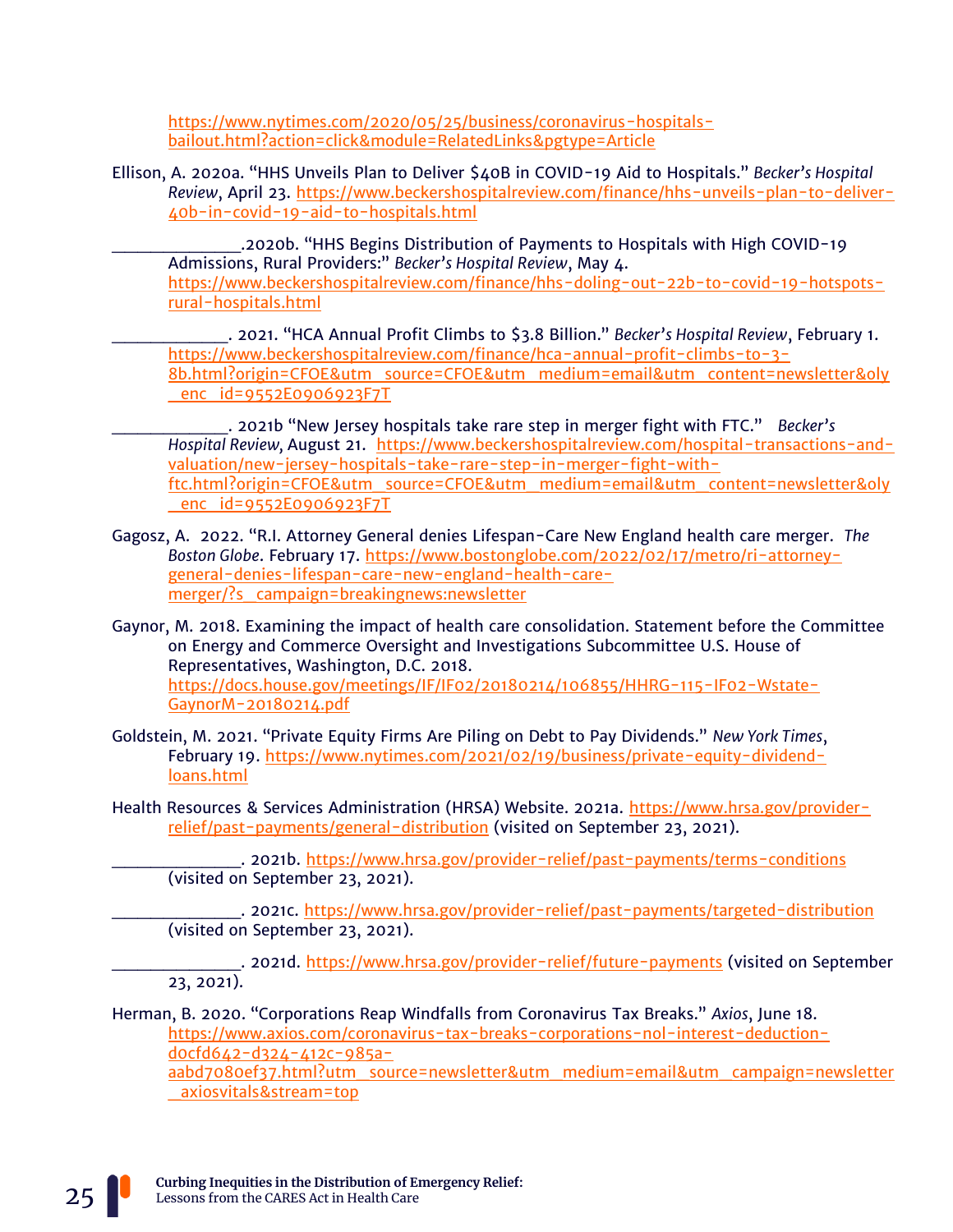Kacik, A. 2021. "COVID-19 Sinks Not-for-profit Hospital's Operating Margins." *Modern Healthcare*, March 25. [https://www.modernhealthcare.com/finance/covid-19-sinks-not-profit-hospitals](https://www.modernhealthcare.com/finance/covid-19-sinks-not-profit-hospitals-operating-margins?utm_source=modern-healthcare-covid-19-coverage&utm_medium=email&utm_campaign=20210325&utm_content=article1-readmore)[operating-margins?utm\\_source=modern-healthcare-covid-19](https://www.modernhealthcare.com/finance/covid-19-sinks-not-profit-hospitals-operating-margins?utm_source=modern-healthcare-covid-19-coverage&utm_medium=email&utm_campaign=20210325&utm_content=article1-readmore) [coverage&utm\\_medium=email&utm\\_campaign=20210325&utm\\_content=article1-readmore](https://www.modernhealthcare.com/finance/covid-19-sinks-not-profit-hospitals-operating-margins?utm_source=modern-healthcare-covid-19-coverage&utm_medium=email&utm_campaign=20210325&utm_content=article1-readmore)

Kaufman Hall. 2021a. "National Hospital Flash Report." January.

[https://www.kaufmanhall.com/sites/default/files/2021-01/nationalhospitalflashreport\\_jan.-](https://www.kaufmanhall.com/sites/default/files/2021-01/nationalhospitalflashreport_jan.-2021_final.pdf) [2021\\_final.pdf](https://www.kaufmanhall.com/sites/default/files/2021-01/nationalhospitalflashreport_jan.-2021_final.pdf)

\_\_\_\_\_\_\_\_\_\_. 2021b. "National Hospital Flash Report." December. [https://www.kaufmanhall.com/sites/default/files/2021-12/Dec2021-National-Hospital-Flash-](https://www.kaufmanhall.com/sites/default/files/2021-12/Dec2021-National-Hospital-Flash-Report.pdf)[Report.pdf](https://www.kaufmanhall.com/sites/default/files/2021-12/Dec2021-National-Hospital-Flash-Report.pdf)

\_\_\_\_\_\_\_\_\_\_. 2021c. "2020 M&A in Review: COVID-19 as Catalyst for Transformation." [https://www.kaufmanhall.com/sites/default/files/documents/2021-01/2020-Mergers-](https://www.kaufmanhall.com/sites/default/files/documents/2021-01/2020-Mergers-Acquisitions-Review_KaufmanHall.pdf#page=1&zoom=auto,-171,612)[Acquisitions-Review\\_KaufmanHall.pdf#page=1&zoom=auto,-171,612](https://www.kaufmanhall.com/sites/default/files/documents/2021-01/2020-Mergers-Acquisitions-Review_KaufmanHall.pdf#page=1&zoom=auto,-171,612)

\_\_\_\_\_\_\_\_\_\_. 2022. "2021 M&A in Review: A New Phase in Healthcare Partnerships." January 10. [https://www.kaufmanhall.com/insights/research-report/2021-ma-review-new-phase](https://www.kaufmanhall.com/insights/research-report/2021-ma-review-new-phase-healthcare-partnerships)[healthcare-partnerships](https://www.kaufmanhall.com/insights/research-report/2021-ma-review-new-phase-healthcare-partnerships)

- Kelly, S. 2022. "Hospitals turned to M&A to shore up core operations last year." *Healthcare Dive,* January 11. [https://www.healthcaredive.com/news/hospitalma-to-shore-up-core-operations-](https://www.healthcaredive.com/news/hospitalma-to-shore-up-core-operations-2021/616967/)[2021/616967/](https://www.healthcaredive.com/news/hospitalma-to-shore-up-core-operations-2021/616967/)
- La France, Aimee, Rosemary Batt, and Eileen Appelbaum. 2021. "Hospital Ownership and Financial Stability: A Matched Case Comparison of a Non-Profit Health System and a Private Equity Owned Health System." In Jennifer Hefner and Ingrid Nembhard, eds., *The Contributions of Health Care Management to Grand Health Care Challenges.* In Volume 20, *Advances in Health Care Management.* Bingley, UK: Emerald Publishing.
- Landi, H. 2021. "The top 10 healthcare M&A deals of 2021. December 14. *Fierce Healthcare.*  <https://www.fiercehealthcare.com/special-report/top-10-healthcare-m-a-deals-2021>
- Larcey, D. 2021. "HCA/Mission hit with anti-trust lawsuit, accused of exorbitant prices, declining quality." *Asheville Citizen Times,* August 10. [https://www.citizen](https://www.citizen-times.com/story/news/2021/08/10/hca-mission-anti-trust-class-action-lawsuit-claims-higher-prices-lower-quality/5544976001/)[times.com/story/news/2021/08/10/hca-mission-anti-trust-class-action-lawsuit-claims](https://www.citizen-times.com/story/news/2021/08/10/hca-mission-anti-trust-class-action-lawsuit-claims-higher-prices-lower-quality/5544976001/)[higher-prices-lower-quality/5544976001/](https://www.citizen-times.com/story/news/2021/08/10/hca-mission-anti-trust-class-action-lawsuit-claims-higher-prices-lower-quality/5544976001/)
- Liss, S. 2020a. "For-Profit, Higher-Margin Hospitals at Advantage When It Comes to CARES Funding." *Healthcare Dive,* May 14. [https://www.healthcaredive.com/news/for-profit-higher-margin](https://www.healthcaredive.com/news/for-profit-higher-margin-hospitals-at-advantage-when-it-comes-to-cares-fun/577941/)[hospitals-at-advantage-when-it-comes-to-cares-fun/577941/](https://www.healthcaredive.com/news/for-profit-higher-margin-hospitals-at-advantage-when-it-comes-to-cares-fun/577941/)

\_\_\_\_\_\_\_\_\_\_. 2020b. "Here's How Much For-Profit Hospitals Have Received in Bailout Funding so Far." *Healthcare Dive,* May 26. [https://www.healthcaredive.com/news/heres-how-much-for](https://www.healthcaredive.com/news/heres-how-much-for-profit-hospitals-have-received-in-covid-19-bailout-fund/578378/)[profit-hospitals-have-received-in-covid-19-bailout-fund/578378/](https://www.healthcaredive.com/news/heres-how-much-for-profit-hospitals-have-received-in-covid-19-bailout-fund/578378/) 2020b

\_\_\_\_\_\_\_\_\_\_. 2020c. "Non-profit Health Systems – Despite Huge Cash Reserves – Got Billions in CARES Funding*." Healthcare Dive*, June 21. [https://www.healthcaredive.com/news/non-profit](https://www.healthcaredive.com/news/nonprofit-health-systems-despite-huge-cash-reserves-get-billions-in-car/580078/?utm_source=Sailthru&utm_medium=email&utm_campaign=Issue:%202020-06-23%20Healthcare%20Dive%20%5Bissue:28080%5D&utm_term=Healthcare%20Dive)[health-systems-despite-huge-cash-reserves-get-billions-in](https://www.healthcaredive.com/news/nonprofit-health-systems-despite-huge-cash-reserves-get-billions-in-car/580078/?utm_source=Sailthru&utm_medium=email&utm_campaign=Issue:%202020-06-23%20Healthcare%20Dive%20%5Bissue:28080%5D&utm_term=Healthcare%20Dive)[car/580078/?utm\\_source=Sailthru&utm\\_medium=email&utm\\_campaign=Issue:%202020-](https://www.healthcaredive.com/news/nonprofit-health-systems-despite-huge-cash-reserves-get-billions-in-car/580078/?utm_source=Sailthru&utm_medium=email&utm_campaign=Issue:%202020-06-23%20Healthcare%20Dive%20%5Bissue:28080%5D&utm_term=Healthcare%20Dive) [06-23%20Healthcare%20Dive%20%5Bissue:28080%5D&utm\\_term=Healthcare%20Dive](https://www.healthcaredive.com/news/nonprofit-health-systems-despite-huge-cash-reserves-get-billions-in-car/580078/?utm_source=Sailthru&utm_medium=email&utm_campaign=Issue:%202020-06-23%20Healthcare%20Dive%20%5Bissue:28080%5D&utm_term=Healthcare%20Dive) 

\_\_\_\_\_\_\_\_\_\_. 2021a. "HHS to Release \$25.5B in COVID-19 Relief Funding for Providers." *Healthcare Dive*, September 13. [https://www.healthcaredive.com/news/hhs-to-release-255b-in-covid-19](https://www.healthcaredive.com/news/hhs-to-release-255b-in-covid-19-relief-funding-for-providers/606456/?utm_source=Sailthru&utm_medium=email&utm_campaign=Issue:%202021-09-13%20Healthcare%20Dive%20%5Bissue:36662%5D&utm_term=Healthcare%20Dive) [relief-funding-for-](https://www.healthcaredive.com/news/hhs-to-release-255b-in-covid-19-relief-funding-for-providers/606456/?utm_source=Sailthru&utm_medium=email&utm_campaign=Issue:%202021-09-13%20Healthcare%20Dive%20%5Bissue:36662%5D&utm_term=Healthcare%20Dive)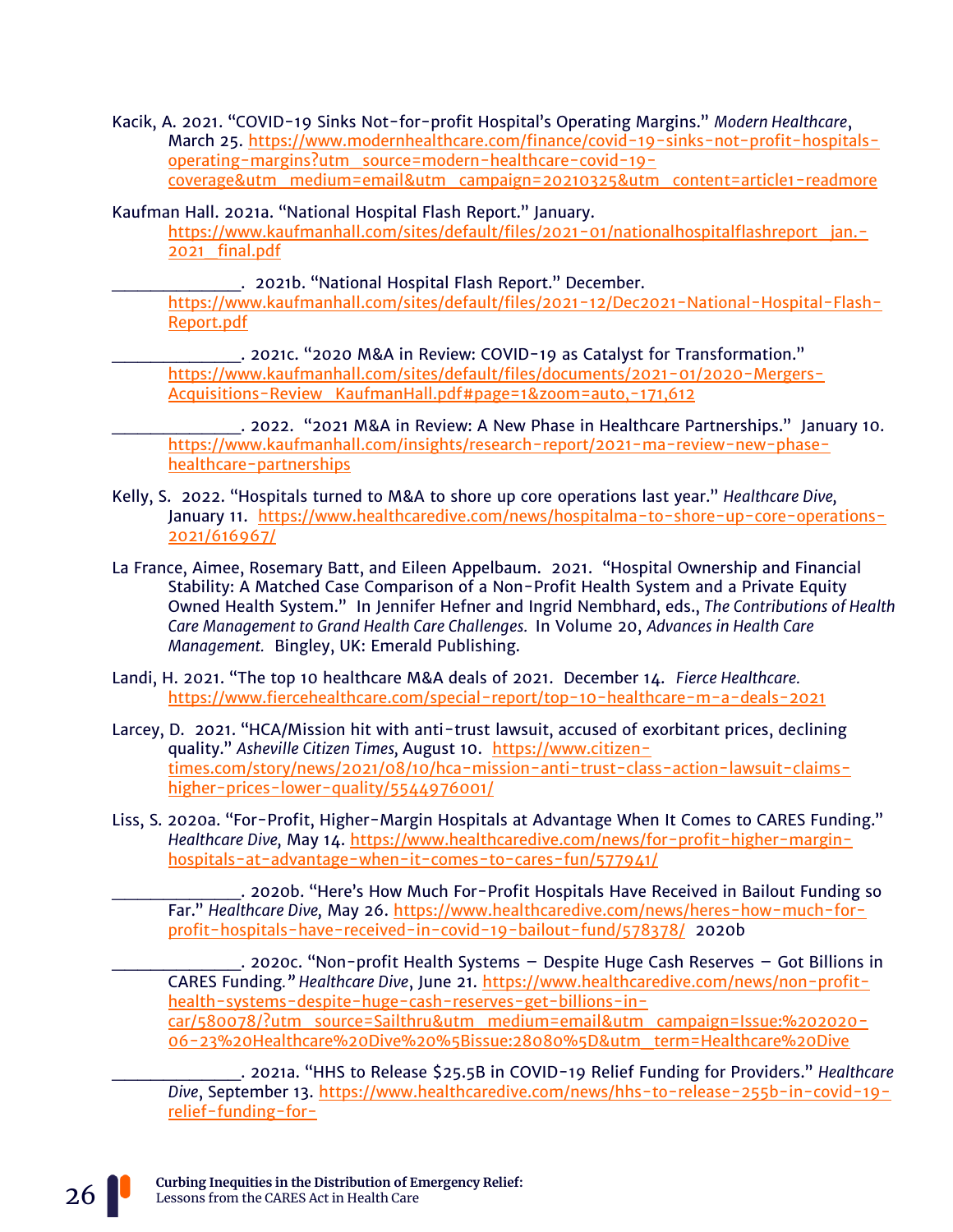[providers/606456/?utm\\_source=Sailthru&utm\\_medium=email&utm\\_campaign=Issue:%2020](https://www.healthcaredive.com/news/hhs-to-release-255b-in-covid-19-relief-funding-for-providers/606456/?utm_source=Sailthru&utm_medium=email&utm_campaign=Issue:%202021-09-13%20Healthcare%20Dive%20%5Bissue:36662%5D&utm_term=Healthcare%20Dive) [21-09-13%20Healthcare%20Dive%20%5Bissue:36662%5D&utm\\_term=Healthcare%20Dive](https://www.healthcaredive.com/news/hhs-to-release-255b-in-covid-19-relief-funding-for-providers/606456/?utm_source=Sailthru&utm_medium=email&utm_campaign=Issue:%202021-09-13%20Healthcare%20Dive%20%5Bissue:36662%5D&utm_term=Healthcare%20Dive)

\_\_\_\_\_\_\_\_\_\_. 2021b. "Health Systems Need to Provide Policymakers with Audited Financial Statements: Report." *Healthcare Dive,* August23. [https://www.healthcaredive.com/news/health](https://www.healthcaredive.com/news/health-systems-need-to-provide-policymakers-with-audited-financial-statemen/605333/?utm_source=Sailthru&utm_medium=email&utm_campaign=Issue:%202021-08-24%20Healthcare%20Dive%20%5Bissue:36277%5D&utm_term=Healthcare%20Dive)[systems-need-to-provide-policymakers-with-audited-financial](https://www.healthcaredive.com/news/health-systems-need-to-provide-policymakers-with-audited-financial-statemen/605333/?utm_source=Sailthru&utm_medium=email&utm_campaign=Issue:%202021-08-24%20Healthcare%20Dive%20%5Bissue:36277%5D&utm_term=Healthcare%20Dive)[statemen/605333/?utm\\_source=Sailthru&utm\\_medium=email&utm\\_campaign=Issue:%20202](https://www.healthcaredive.com/news/health-systems-need-to-provide-policymakers-with-audited-financial-statemen/605333/?utm_source=Sailthru&utm_medium=email&utm_campaign=Issue:%202021-08-24%20Healthcare%20Dive%20%5Bissue:36277%5D&utm_term=Healthcare%20Dive) [1-08-24%20Healthcare%20Dive%20%5Bissue:36277%5D&utm\\_term=Healthcare%20Dive](https://www.healthcaredive.com/news/health-systems-need-to-provide-policymakers-with-audited-financial-statemen/605333/?utm_source=Sailthru&utm_medium=email&utm_campaign=Issue:%202021-08-24%20Healthcare%20Dive%20%5Bissue:36277%5D&utm_term=Healthcare%20Dive)

\_\_\_\_\_\_\_\_\_\_. 2021c. "Hospital MA to Proceed at a 'Robust Pace.' Moody's Says." *Healthcare Dive*, April 22. [https://www.healthcaredive.com/news/hospital-ma-to-proceed-at-a-robust-pace](https://www.healthcaredive.com/news/hospital-ma-to-proceed-at-a-robust-pace-moodys-says/598868/)[moodys-says/598868/](https://www.healthcaredive.com/news/hospital-ma-to-proceed-at-a-robust-pace-moodys-says/598868/)

\_\_\_\_\_\_\_\_\_\_. 2021d. "Intermountain Inks Merger Deal with SCL Health to Create\$11 billion System." *Healthcare Dive*, September 16. https www.healthcaredive.com/news/intermountaininks-merger-deal-with-scl-health-to-create-11b-system/606715/

\_\_\_\_\_\_\_\_\_\_. 2021e. "Piedmont Healthcare Accelerates Hospital Buys throughout Georgia." *Healthcare Dive*, May 13. [https://www.healthcaredive.com/news/piedmont-healthcare](https://www.healthcaredive.com/news/piedmont-healthcare-accelerates-hospital-buys-throughout-georgia/600123/?utm_source=Sailthru&utm_medium=email&utm_campaign=Issue:%202021-05-13%20Healthcare%20Dive%20%5Bissue:34222%5D&utm_term=Healthcare%20Dive)[accelerates-hospital-buys-throughout](https://www.healthcaredive.com/news/piedmont-healthcare-accelerates-hospital-buys-throughout-georgia/600123/?utm_source=Sailthru&utm_medium=email&utm_campaign=Issue:%202021-05-13%20Healthcare%20Dive%20%5Bissue:34222%5D&utm_term=Healthcare%20Dive)[georgia/600123/?utm\\_source=Sailthru&utm\\_medium=email&utm\\_campaign=Issue:%202021-](https://www.healthcaredive.com/news/piedmont-healthcare-accelerates-hospital-buys-throughout-georgia/600123/?utm_source=Sailthru&utm_medium=email&utm_campaign=Issue:%202021-05-13%20Healthcare%20Dive%20%5Bissue:34222%5D&utm_term=Healthcare%20Dive) [05-13%20Healthcare%20Dive%20%5Bissue:34222%5D&utm\\_term=Healthcare%20Dive](https://www.healthcaredive.com/news/piedmont-healthcare-accelerates-hospital-buys-throughout-georgia/600123/?utm_source=Sailthru&utm_medium=email&utm_campaign=Issue:%202021-05-13%20Healthcare%20Dive%20%5Bissue:34222%5D&utm_term=Healthcare%20Dive)

MACPAC. 2021. "COVID Relief Funding for Medicaid Providers." Issue Brief. February. [https://www.macpac.gov/wp-content/uploads/2021/02/COVID-Relief-Funding-for-Medicaid-](https://www.macpac.gov/wp-content/uploads/2021/02/COVID-Relief-Funding-for-Medicaid-Providers.pdf)[Providers.pdf](https://www.macpac.gov/wp-content/uploads/2021/02/COVID-Relief-Funding-for-Medicaid-Providers.pdf)

- Mensik, H. 2021. "UHS Posts Q1 Profit, Will Hand Back Some CARES Funds." *Healthcare Dive*, April 27. [https://www.healthcaredive.com/news/uhs-posts-q1-profit-will-hand-back-some-cares](https://www.healthcaredive.com/news/uhs-posts-q1-profit-will-hand-back-some-cares-funds/599071/?utm_source=Sailthru&utm_medium=email&utm_campaign=Issue:%202021-04-27%20Healthcare%20Dive%20%5Bissue:33869%5D&utm_term=Healthcare%20Dive)[funds/599071/?utm\\_source=Sailthru&utm\\_medium=email&utm\\_campaign=Issue:%202021-](https://www.healthcaredive.com/news/uhs-posts-q1-profit-will-hand-back-some-cares-funds/599071/?utm_source=Sailthru&utm_medium=email&utm_campaign=Issue:%202021-04-27%20Healthcare%20Dive%20%5Bissue:33869%5D&utm_term=Healthcare%20Dive) [04-27%20Healthcare%20Dive%20%5Bissue:33869%5D&utm\\_term=Healthcare%20Dive](https://www.healthcaredive.com/news/uhs-posts-q1-profit-will-hand-back-some-cares-funds/599071/?utm_source=Sailthru&utm_medium=email&utm_campaign=Issue:%202021-04-27%20Healthcare%20Dive%20%5Bissue:33869%5D&utm_term=Healthcare%20Dive)
- O'Grady, E. 2021a "Private Equity Firms Reap Payouts after Hospital Chain Received \$1.6 billion in CARES Act Support." *Private Equity Stakeholder Project*, September 28. [https://pestakeholder.org/private-equity-firms-reap-payouts-after-hospital-chain-received-](https://pestakeholder.org/private-equity-firms-reap-payouts-after-hospital-chain-received-1-6-billion-in-cares-act-support/)[1-6-billion-in-cares-act-support/](https://pestakeholder.org/private-equity-firms-reap-payouts-after-hospital-chain-received-1-6-billion-in-cares-act-support/)

. 2021b. "Private Equity Has Already Reaped Hundreds of Millions of Dollars of Debt-Financed Dividends from Health Care Companies in 2021." *Private Equity Stakeholder Project*, March 24. [https://pestakeholder.org/private-equity-has-already-reaped-hundreds-of](https://pestakeholder.org/private-equity-has-already-reaped-hundreds-of-millions-of-dollars-of-debt-funded-dividends-from-health-care-companies-in-2021/)[millions-of-dollars-of-debt-funded-dividends-from-health-care-companies-in-2021/](https://pestakeholder.org/private-equity-has-already-reaped-hundreds-of-millions-of-dollars-of-debt-funded-dividends-from-health-care-companies-in-2021/)

- Ochieng, N., J. Fuglesten Biniek, M. Musumeci, and T. Neuman. 2022. "Funding for Health Care Providers During the Pandemic: An Update." Kaiser Family Foundation. Jan 27. [https://www.kff.org/coronavirus-covid-19/issue-brief/funding-for-health-care-providers](https://www.kff.org/coronavirus-covid-19/issue-brief/funding-for-health-care-providers-during-the-pandemic-an-update/)[during-the-pandemic-an-update/](https://www.kff.org/coronavirus-covid-19/issue-brief/funding-for-health-care-providers-during-the-pandemic-an-update/)
- Paavola, A. 2021. "Hospital MA activity shifts to regional partnerships: Kaufman Hall." *Becker Hospital Review,* July 8. [https://www.beckershospitalreview.com/hospital-transactions-and](https://www.beckershospitalreview.com/hospital-transactions-and-valuation/hospital-m-a-activity-shifts-to-regional-partnerships-kaufman-hall.html?origin=CFOE&utm_source=CFOE&utm_medium=email&utm_content=newsletter&oly_enc_id=9552E0906923F7T)[valuation/hospital-m-a-activity-shifts-to-regional-partnerships-kaufman](https://www.beckershospitalreview.com/hospital-transactions-and-valuation/hospital-m-a-activity-shifts-to-regional-partnerships-kaufman-hall.html?origin=CFOE&utm_source=CFOE&utm_medium=email&utm_content=newsletter&oly_enc_id=9552E0906923F7T)[hall.html?origin=CFOE&utm\\_source=CFOE&utm\\_medium=email&utm\\_content=newsletter&ol](https://www.beckershospitalreview.com/hospital-transactions-and-valuation/hospital-m-a-activity-shifts-to-regional-partnerships-kaufman-hall.html?origin=CFOE&utm_source=CFOE&utm_medium=email&utm_content=newsletter&oly_enc_id=9552E0906923F7T) [y\\_enc\\_id=9552E0906923F7T](https://www.beckershospitalreview.com/hospital-transactions-and-valuation/hospital-m-a-activity-shifts-to-regional-partnerships-kaufman-hall.html?origin=CFOE&utm_source=CFOE&utm_medium=email&utm_content=newsletter&oly_enc_id=9552E0906923F7T)

\_\_\_\_\_\_\_\_\_\_. 2022. "Connecticut residents file antitrust lawsuit against Hartford HealthCare." *Becker Hospital Review*. Feb 15. [https://www.beckershospitalreview.com/legal-regulatory](https://www.beckershospitalreview.com/legal-regulatory-issues/connecticut-residents-file-antitrust-lawsuit-against-hartford-healthcare.html?origin=RCME&utm_source=RCME&utm_medium=email&utm_content=newsletter&oly_enc_id=9552E0906923F7T)[issues/connecticut-residents-file-antitrust-lawsuit-against-hartford-](https://www.beckershospitalreview.com/legal-regulatory-issues/connecticut-residents-file-antitrust-lawsuit-against-hartford-healthcare.html?origin=RCME&utm_source=RCME&utm_medium=email&utm_content=newsletter&oly_enc_id=9552E0906923F7T)